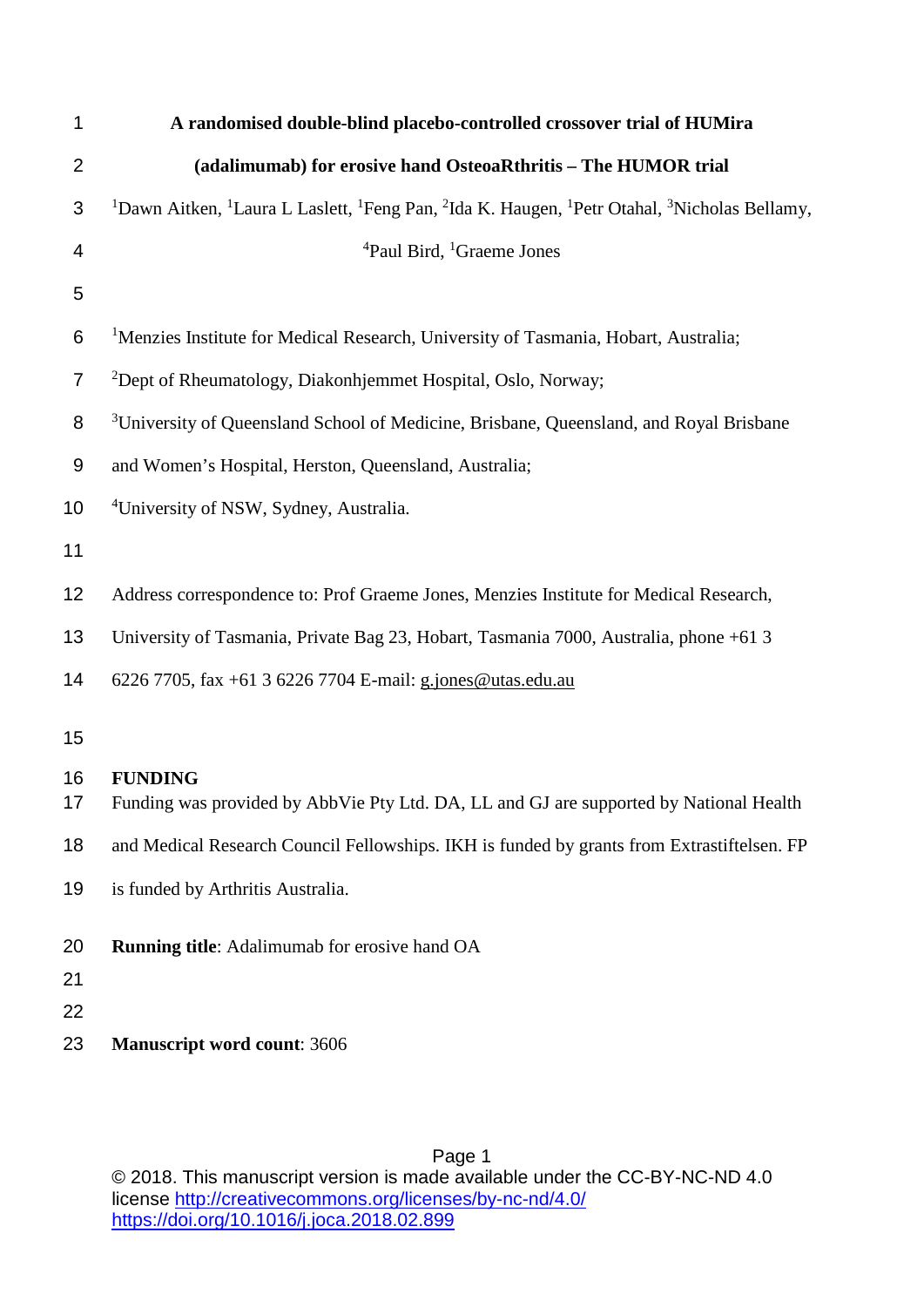- **ABSTRACT**
- **Objective**: To assess the efficacy of adalimumab in patients with erosive hand osteoarthritis (OA).

**Method**: Patients >50 years old, meeting the ACR criteria for hand OA, with pain >50 on 28 100mm VAS, morning stiffness  $>$ 30 minutes and  $>$ 1 erosive joint on x-ray with synovitis present on MRI were included in a randomised double-blind placebo-controlled crossover trial. Patients were randomised to adalimumab (40 mg subcutaneous injections every other week) or identical placebo injections for 12 weeks followed by an 8-week washout and then crossed over treatment groups for another 12 weeks. The primary outcome was change in VAS hand pain over 12 weeks. Secondary outcomes included change in AUSCAN pain, function and stiffness subscales from baseline to 4, 8 and 12 weeks, change in MRI-detected synovitis and bone marrow lesions (BMLs) from baseline to 12 weeks and change in VAS from baseline to 4 and 8 weeks. **Results**: We recruited 51 patients and 43 were randomised to either Group 1 (N=18, active then placebo) or Group 2 (N=25, placebo then active). At 12 weeks there was no difference between the groups on the primary outcome measure (mean decrease in VAS pain of 3.2mm (SD 16.7) for adalimumab versus 0.8mm (SD 29.6) for placebo). The adjusted treatment effect was -0.7mm (95% CI -9.3 to 8.0), P=0.87. No statistically significant differences were found for any secondary outcomes. **Conclusion**: Adalimumab did not show any effect on pain, synovitis or BMLs in patients with erosive hand OA with MRI-detected synovitis as compared to placebo after 12 weeks. **Clinical trial registration number**: ACTRN12612000791831 **5 keywords**: hand osteoarthritis, synovitis, magnetic resonance imaging, anti-TNF

Page 2 © 2018. This manuscript version is made available under the CC-BY-NC-ND 4.0 license<http://creativecommons.org/licenses/by-nc-nd/4.0/> <https://doi.org/10.1016/j.joca.2018.02.899>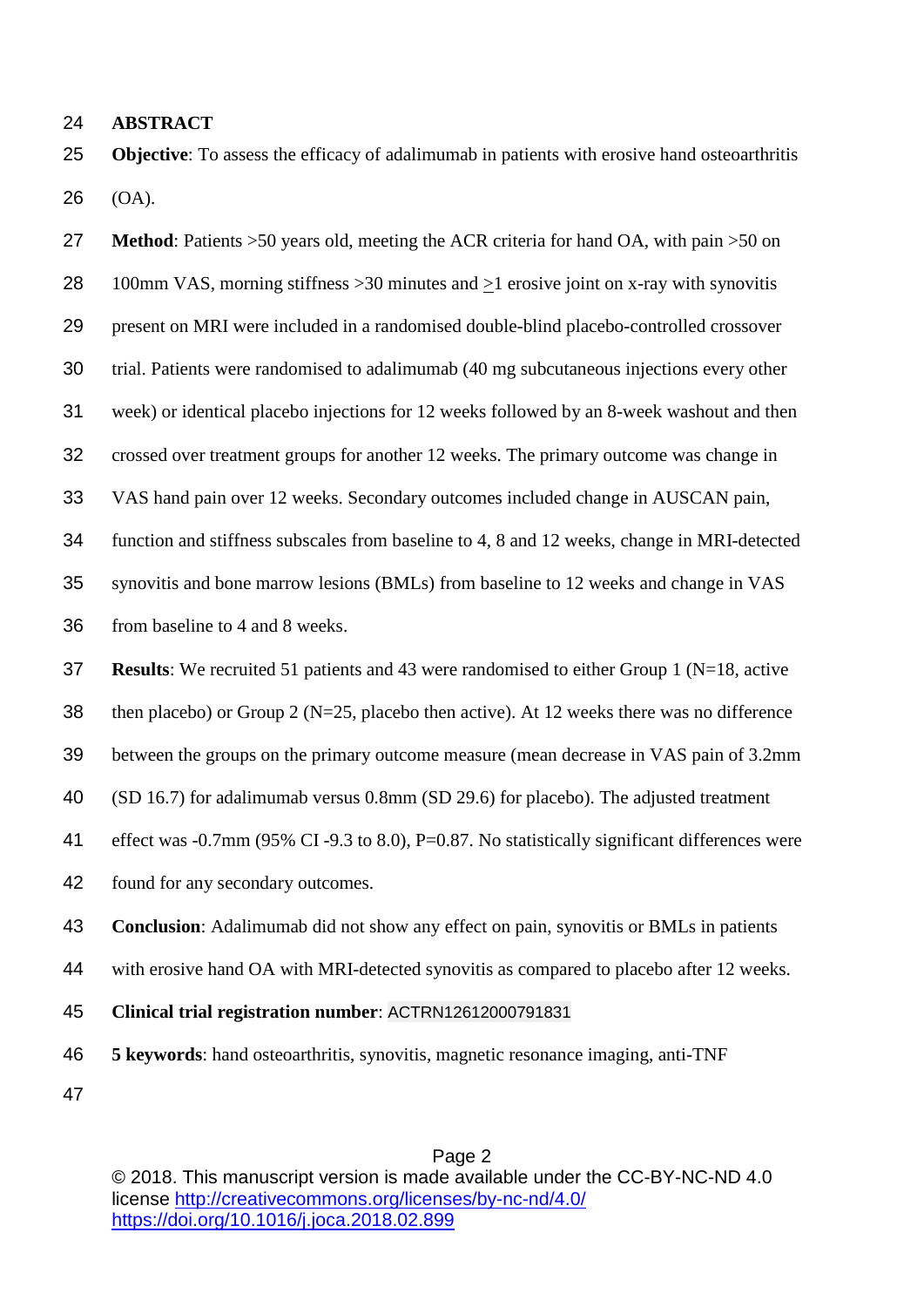- 48 **INTRODUCTION**
- 49

 $50$  Erosive hand osteoarthritis (OA) is considered a more inflammatory hand OA phenotype<sup>1</sup>. 51 Patients are often difficult to treat with a high level of pain and disability. It is characterised 52 by articular cartilage damage, erosions and remodelling of the subchondral bone<sup>2</sup>.

53

 Tumour necrosis factor (TNF) α is a pro-inflammatory cytokine produced by the synovial 55 cells and chondrocytes and has been implicated in the development and progression of  $OA^{3,4}$ . 56 This makes TNF  $\alpha$  a target for therapy to reduce pain and slow disease progression; however, there is limited data on the effect of anti-TNF α therapy in patients with hand  $OA<sup>5-8</sup>$  and studies to date show mixed findings with regard to clinical and structural progression. In a randomised, double-blind, placebo-controlled trial over 6 months, Chevalier et al reported that adalimumab treatment was not superior to placebo to alleviate pain in patients with hand 1 OA not responding to analgesics and non-steroidal anti-inflammatory drugs  $(NSAIDS)^6$ . Another randomised controlled trial (RCT) showed that 1-year of adalimumab treatment did 63 not reduce symptoms or erosive progression assessed by x-ray<sup>5</sup>. However, post-hoc findings from this trial suggested that adalimumab therapy halted erosive progression in a subset of 65 hand OA patients with clinically swollen joints at baseline<sup>5</sup>. Therefore, the aim of our study was to assess the efficacy of adalimumab (Humira, AbbVie Pty Ltd), 40 mg subcutaneous injections every other week, for 12 weeks in a randomised double-blind placebo-controlled crossover trial for patients with erosive hand OA and evidence of magnetic resonance imaging (MRI)-defined synovitis.

70

Page 3 © 2018. This manuscript version is made available under the CC-BY-NC-ND 4.0 license<http://creativecommons.org/licenses/by-nc-nd/4.0/> <https://doi.org/10.1016/j.joca.2018.02.899>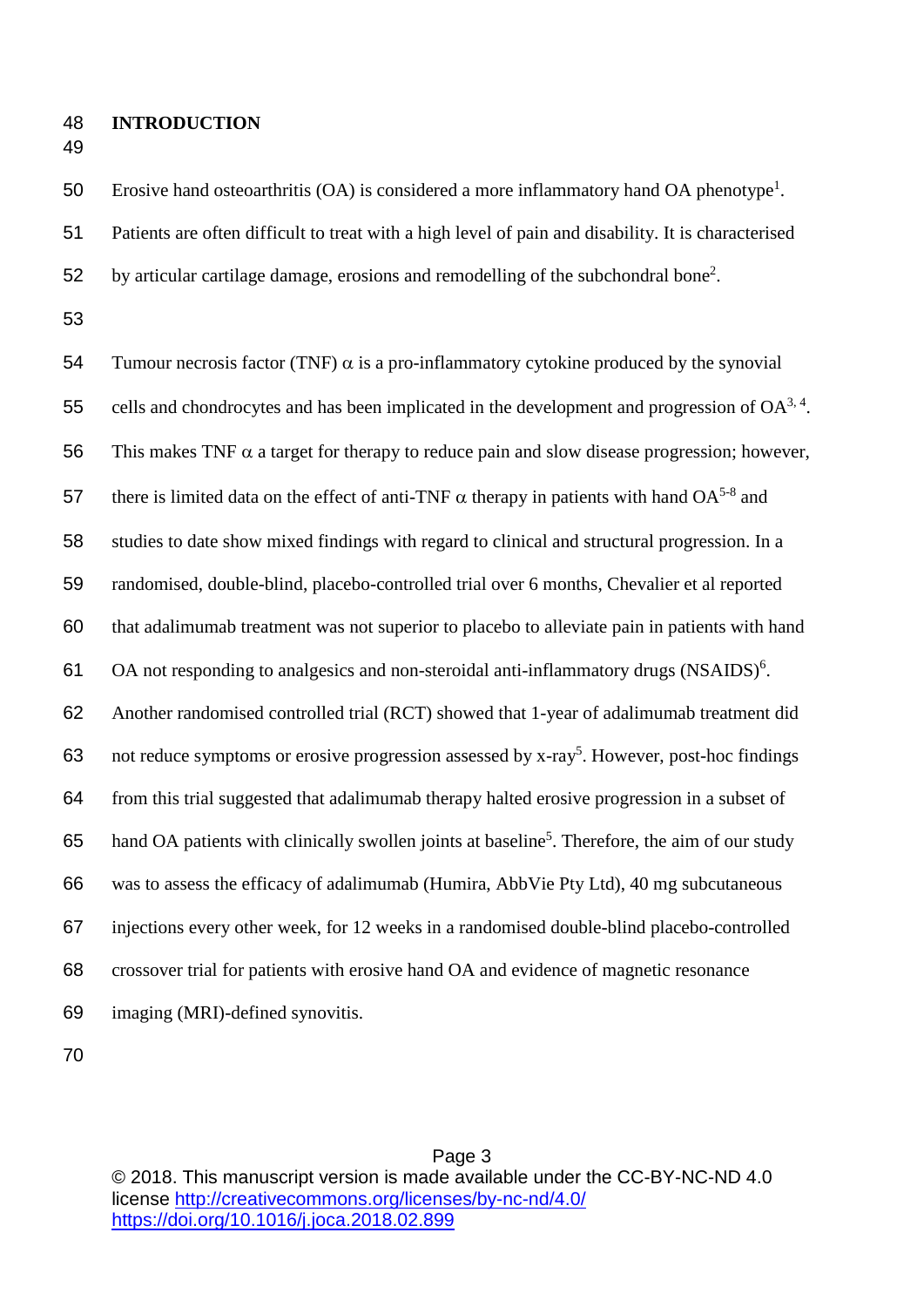## 71 **METHODS**

## 72 **Trial design**

- 73 This study was a randomised double-blind placebo-controlled crossover trial of adalimumab
- 74 versus placebo. In a randomised crossover trial participants are assigned randomly to a
- 75 sequence of treatments and each participant serves as his/her own control in estimating
- 76 treatment effects<sup>9</sup>[.](#page-26-6) As a result, fewer patients are required for a crossover trial because it can
- 77 achieve the same precision as a parallel group trial with less than half the sample size<sup>9</sup>.

## 78 **Settings and locations**

- 79 Participants were recruited from July 2013 to June 2015 through advertising in local print
- 80 media in Hobart, Tasmania, Australia, from the private practice of a study investigator (GJ),
- 81 and referrals from other rheumatologists in Hobart. Participants attended clinics at the
- 82 Menzies Institute for Medical Research, Hobart, Tasmania.

## 83 **Participants and Screening Procedure**

84 Participants were first screened over the telephone to determine their interest and initial

85 eligibility to participate in the trial, after which they were invited to attend the study centre

- 86 for a face-to-face screening visit. Screening and clinical examinations were performed by a
- 87 rheumatologist (GJ) and two study nurses (MG and KB). Participants had a clinical
- 88 examination, supplied a blood sample (for a range of laboratory tests, see Supplementary
- 89 Table 1), had a chest x-ray (to exclude tuberculosis), a standard AP hand radiograph and a
- 90 hand MRI scan. This research was conducted in compliance with the Declaration of Helsinki
- 91 and was approved by the Southern Tasmanian Health and Medical Human Research Ethics
- 92 Committee. All participants gave informed written consent.

## 93 *Inclusion and exclusion criteria*

- 94 We recruited participants aged >50 years, who met the American College of Rheumatology
- 95 (ACR) criteria for hand  $OA^{10}$ , and had pain  $>50$  on 100mm visual analogue scale (VAS),

## Page 4

© 2018. This manuscript version is made available under the CC-BY-NC-ND 4.0 license<http://creativecommons.org/licenses/by-nc-nd/4.0/> <https://doi.org/10.1016/j.joca.2018.02.899>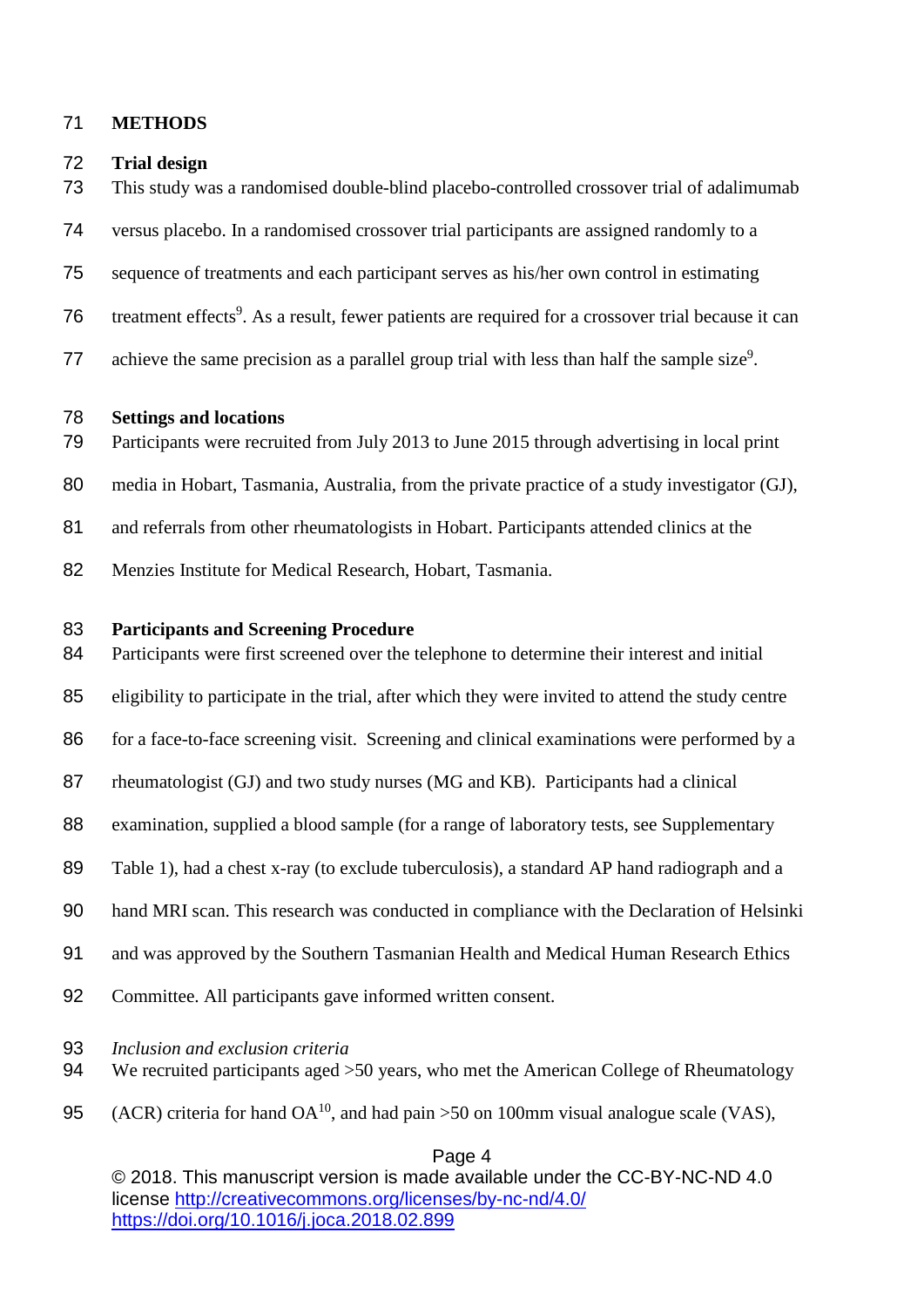- 96 morning stiffness  $>$ 30 minutes, and  $>$ 1 erosive joint on x-ray with synovitis present on MRI.
- The exclusion criteria are outlined in Supplementary Table 1.

#### *Selection of the index joint*

 Following a clinical examination, hand x-ray and hand MRI scan, one joint was nominated as the index joint and this joint was studied throughout the trial. Firstly, clinical examinations and screening of joint erosion on x-ray was performed by the principal investigator (GJ), who is a rheumatologist with over 10 years of experience reading X-rays. Patients who had joint erosion in their clinically eligible joint were then sent for a 1.5T non contrast MRI scan of their erosive joint to determine whether their erosive hand OA was inflammatory, defined by 105 the presence of synovitis on MRI. If >1 erosive joints were identified during initital screening the most painful joint was used. Screening for the presence of synovitis was undertaken by an experienced MRI reader (PB), a member of the Outcome Measures in Rheumatology (OMERACT) MRI Inflammatory arthritis group, and co-author of the OMERACT hand OA 109 MRI score  $(HOAMRIS)^{11}$ .

## **Interventions**

- Patients were randomised to adalimumab (40 mg subcutaneous injections every other week)
- or placebo for 12 weeks (treatment period 1) followed by an 8-week washout and then the
- converse treatment for 12 weeks (treatment period 2) (Figure 1).

## **Outcomes**

- The primary outcome was change in VAS hand pain over 12 weeks. Secondary outcomes
- 116 included change in the AUSCAN pain, function and stiffness subscale from baseline to 4, 8
- and 12 weeks, improvement in MRI-detected synovitis and BMLs from baseline to 12 weeks
- and change in the VAS pain subscale from baseline to 4 and 8 weeks.

Page 5 © 2018. This manuscript version is made available under the CC-BY-NC-ND 4.0 license<http://creativecommons.org/licenses/by-nc-nd/4.0/> <https://doi.org/10.1016/j.joca.2018.02.899>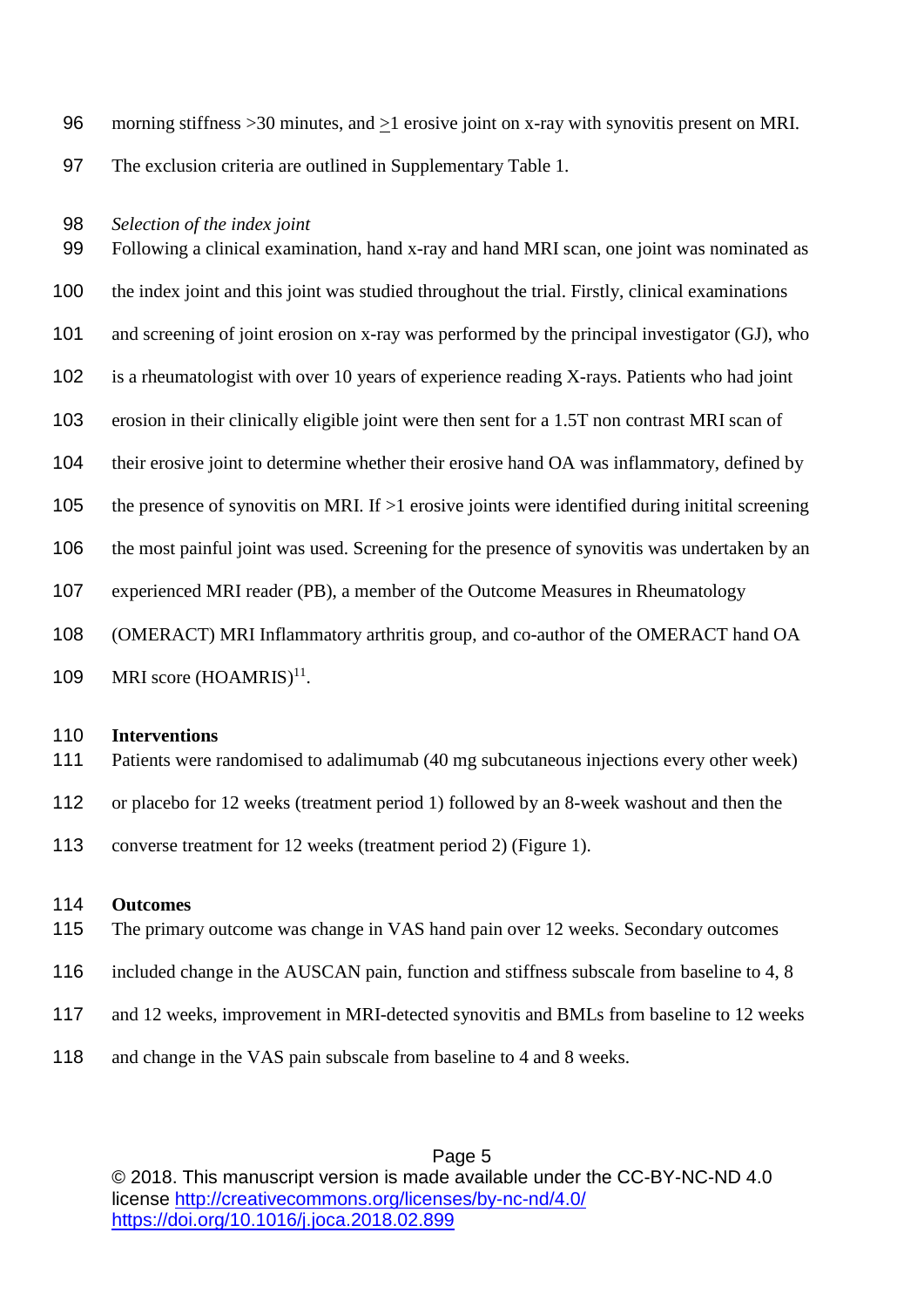## **Outcome measures**

#### *Pain, function and stiffness*

 Hand pain was measured using a 100mm VAS by asking "on this line, where would you rate 122 vour pain, using the last 7 days as a time frame?" Hand pain, function and stiffness were 123 measured using the Australian/Canadian Hand OA Index  $(AUSCAN)^{12}$  on eight occasions (baseline, 4, 8 and 12 weeks of each treatment period), using the last 48h as a timeframe. AUSCAN contains five items referring to hand pain, nine items relating to difficulty with hand functions and one question on severity of morning stiffness. The questions were scaled 127 on a 100 mm VAS. Total pain, function and stiffness subscale scores were calculated by adding each of the items together. The possible range of scores was 0–500 for pain, 0–900 for 129 function and 0–100 for stiffness.

### *MRI measures*

Images of the index joint were acquired at baseline and 12 weeks of each treatment period

with a 1.5T whole-body magnetic resonance unit (Siemens, Espree) using five sequences

(Supplementary Table 2). One reader (IKH) read the baseline and 12 week MRIs with known

time sequence for each treatment period (blinded to treatment allocation). Synovitis and

135 BMLs were scored according to the OMERACT HOAMRIS<sup>[11](#page-26-8)</sup> or the OMERACT thumb base

136 . OA MRI scoring system  $(TOMS)^{13}$ . The reliability of these scoring systems, as previously

137 published, shows good to very good ICC values<sup>[11,](#page-26-8) [13](#page-26-10)</sup>. Synovitis was assessed without the use

of gadolinium contrast. Thickened synovium were scored: 0=Normal, 1=Mild, 2=Moderate,

3=Severe. The 1-3 scores are defined by thirds of the presumed maximum volume of the

- synovial compartment. BMLs were defined as a signal characteristic consistent with
- increased water content and with ill-defined margins within the trabecular bone and were
- scored as follows: 0=Normal, 1=Mild: 1-33% of bone volume, 2=Moderate: 34-66% of bone
- Page 6 volume, 3=Severe: 67-100% of bone volume; where "bone volume" refers to the proximal

© 2018. This manuscript version is made available under the CC-BY-NC-ND 4.0 license<http://creativecommons.org/licenses/by-nc-nd/4.0/> <https://doi.org/10.1016/j.joca.2018.02.899>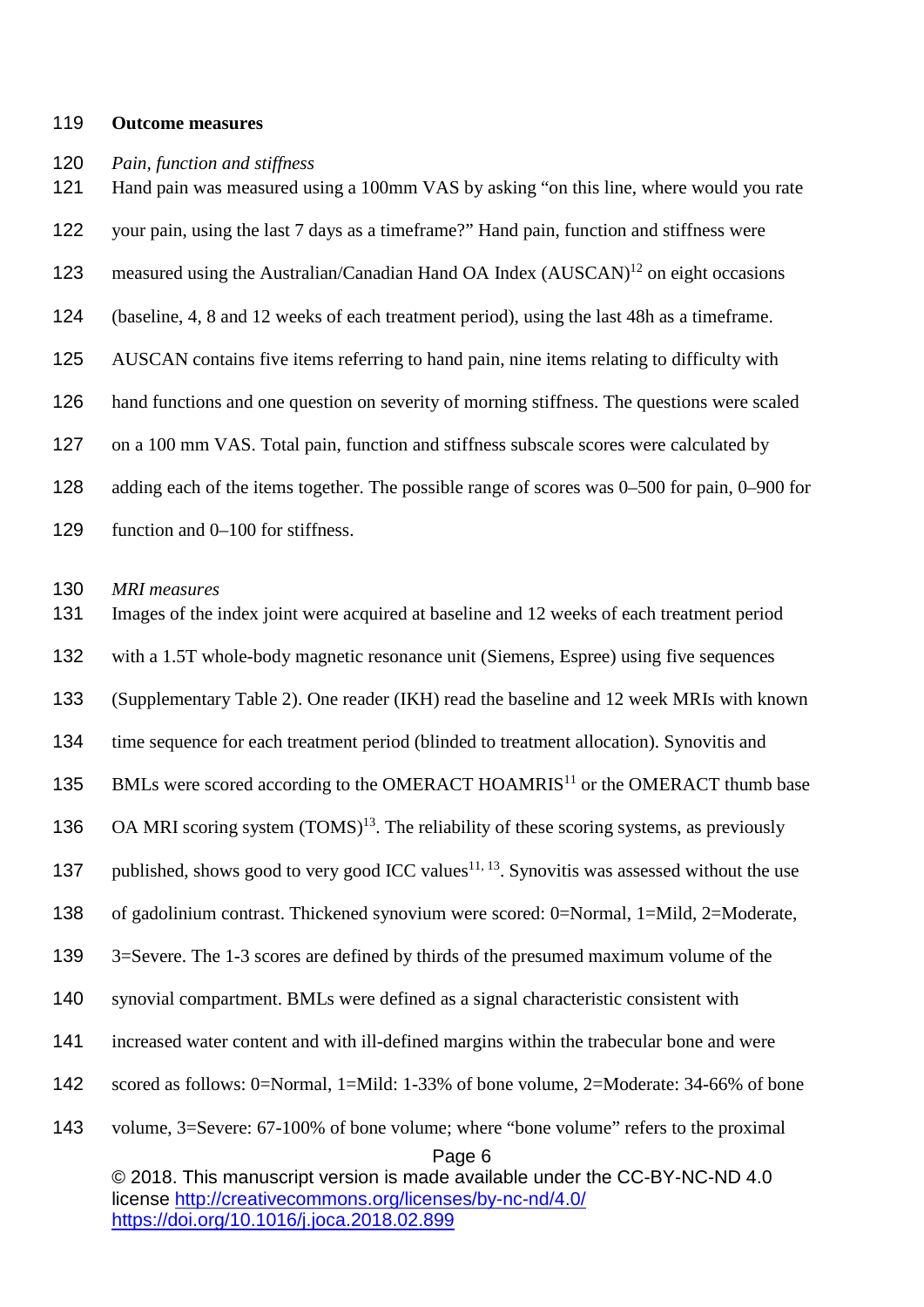and distal part of the joint combined. Changes in synovitis and BMLs over 12 weeks were

documented in 0.5 increments in case changes in these features were present, but were not

enough to be scored within the next category. This is standard practice for performing

147 longitudinal measurements using these scoring systems<sup>[11,](#page-26-8) [13](#page-26-10)</sup>. Improvement in synovitis or

BMLs in the index joint was defined as a decrease by 0.5 or more over the treatment period.

What level reflects clinical significance is uncertain and has not yet been studied.

*Concomitant medication/analgesic use*

To maintain the pragmatic nature of the trial, there were no restrictions with regard to

concomitant analgesic medications (including corticosteroids). All participants were allowed

to continue taking the medications that they were taking at their screening visit for the

duration of the trial. Participants were asked to keep medications as stable as possible but if a

participant experienced an increase in pain requiring an increase in the dose of analgesics the

reason for the dose increase and the dose used was documented. Medication usage was

recorded at baseline, 4, 8 and 12 weeks of each treatment period.

*Safety*

Adverse events were defined as any untoward event occurring during the trial regardless of

whether it was considered medication-related. Serious adverse events were defined as

unplanned hospital admissions, new cancer diagnoses or death during the study.

# **Sample size**

- The power calculations were conducted considering the cross-over trial design, where each
- participant experiences both treatments assigned in random order. Enrolling a total of 40
- patients gave us 97% power, and 5% probability of type 1 error (alpha=0.05) to detect a
- 15mm difference between adalimumab and placebo on the VAS scale (SD of pain change

Page 7 © 2018. This manuscript version is made available under the CC-BY-NC-ND 4.0 license<http://creativecommons.org/licenses/by-nc-nd/4.0/> <https://doi.org/10.1016/j.joca.2018.02.899>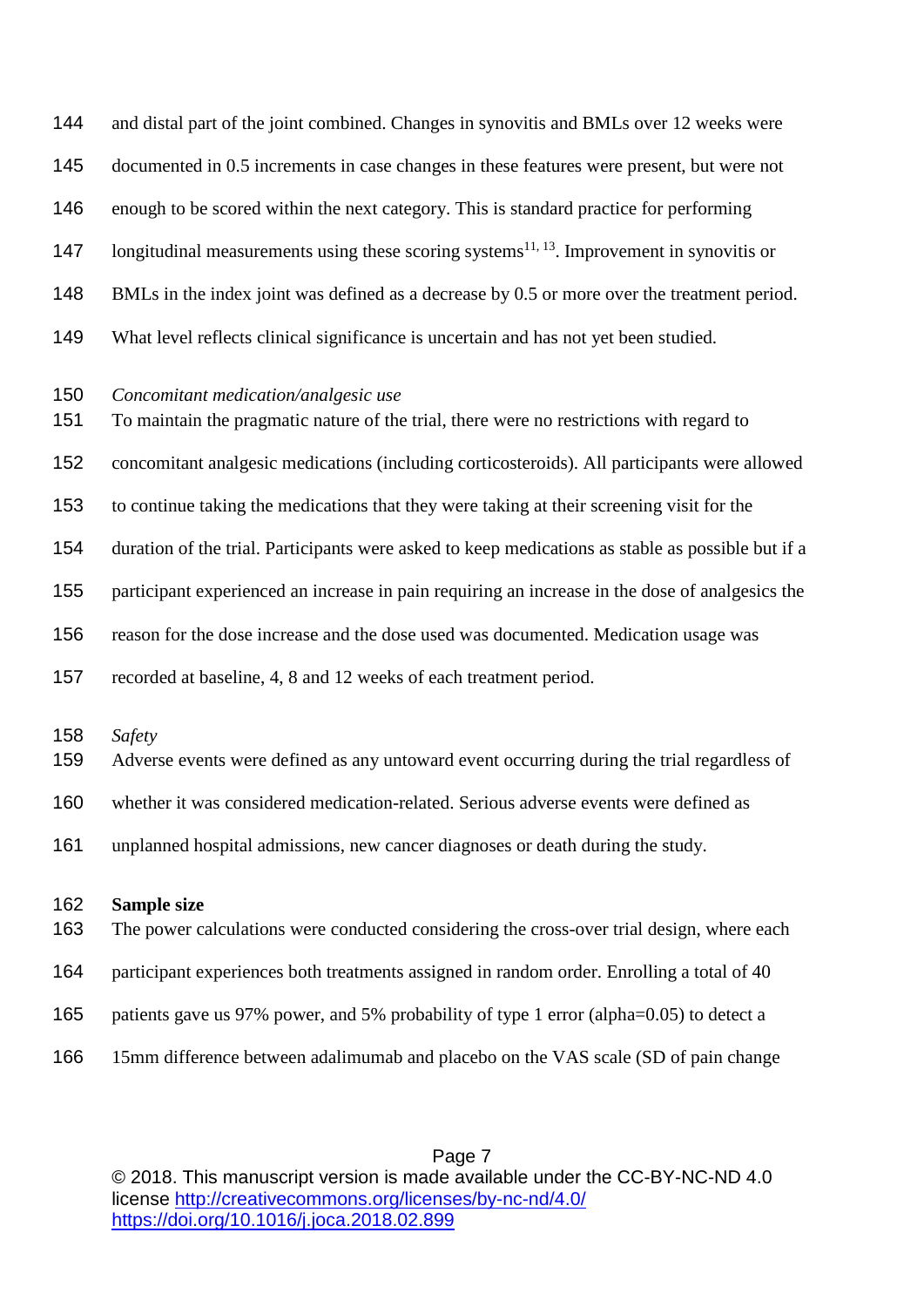167 23.8mm, based on in-house data<sup>14</sup>). We assumed a correlation of 0.5 between readings made on the same person.

#### **Randomisation and sequence generation**

 Participants were allocated to either placebo or adalimumab at a ratio of 1:1 based on computer-generated random numbers. The random allocation sequence was automatically generated, and a security protected central automated allocation procedure was used to allocate participants to treatment arms. This was then used by one author (LL) who had no contact with participants to dispense the syringes of allocated medication. Research nurses enrolled participants in the trial, and then gave the allocated medication to each individual patient. The active treatment and placebo product were visually identical. Participants and staff involved in patient care remained blinded to treatment allocation throughout the trial.

## **Statistical methods**

We used Stata 12.0 (StataCorp LP) for statistical analyses. Statistical significance was set as a

P value <0.05. Analysis was by intention to treat (ITT) as randomised in those receiving at

least one dose of the intervention in both treatment periods of the study. Change in each

outcome was assessed using the difference between the factor at baseline and each study visit

(4, 8 and 12 weeks). Baseline values were considered week 0 of treatment period 1 or 2 (see

- 184 Figure 1), as recommended for crossover trials<sup>[9,](#page-26-6) [15](#page-27-0)</sup>. The primary outcome was change over 12
- 185 weeks as assessed by the VAS pain scale.
- For continuous outcomes, including change in VAS, AUSCAN pain, function and stiffness
- subscales, treatment effects were calculated using a repeated measures modelling approach
- adjusting for the difference in each participants baseline value during treatment period 1 and
- period 2 (i.e. adjusting for within-subject baseline difference, method IV as recommended in
- 190 Mehrotra<sup>16</sup>). Data was checked for normality and for homogeneity of variance. For

Page 8 © 2018. This manuscript version is made available under the CC-BY-NC-ND 4.0 license<http://creativecommons.org/licenses/by-nc-nd/4.0/> <https://doi.org/10.1016/j.joca.2018.02.899>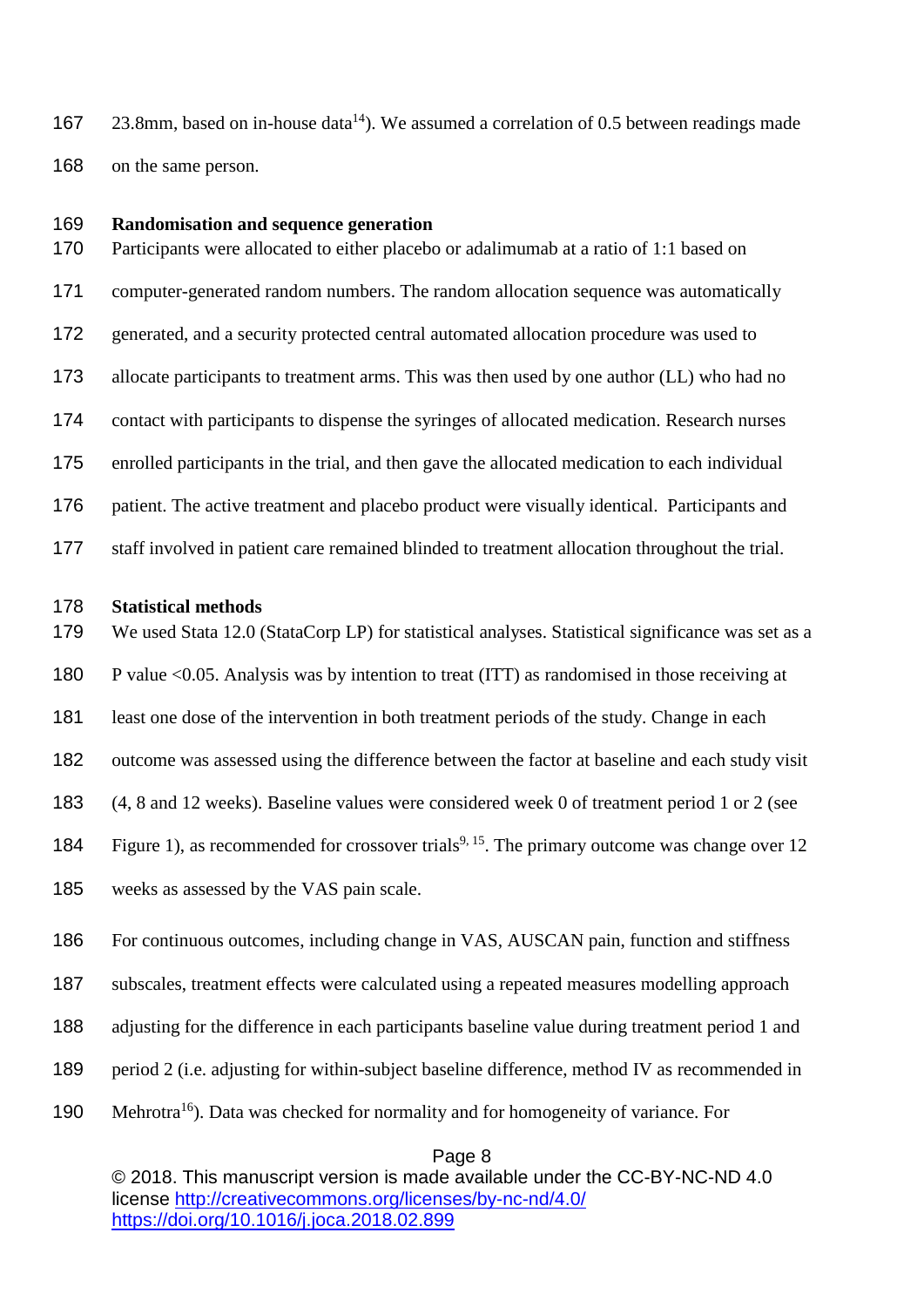191 categorical outcomes, including improvement in synovitis and BMLs,  $\chi^2$  tests were used to examine differences in the proportion of participants improving during each treatment period. We then used log-binomial generalised estimating equations (GEE) analysis to explore the risk of having an improvement in synovitis or BML score in the active versus placebo groups. In all methods we clustered on participant ID, and adjusted for the order in which the participant received their treatment (e.g. Active then placebo, or Placebo then active).  $\gamma^2$  tests were used to compare numbers of adverse events. There was a discordance between the investigator who screened the study patients for synovitis at enrollment and the scoring of synovitis at the completion of the study. This resulted in four study patients in the trial who did not have synovitis according to 201 HOAMRIS<sup>[11](#page-26-8)</sup> and/or TOMS<sup>[13](#page-26-10)</sup> scoring system. Analyses were repeated with these four study participants excluded.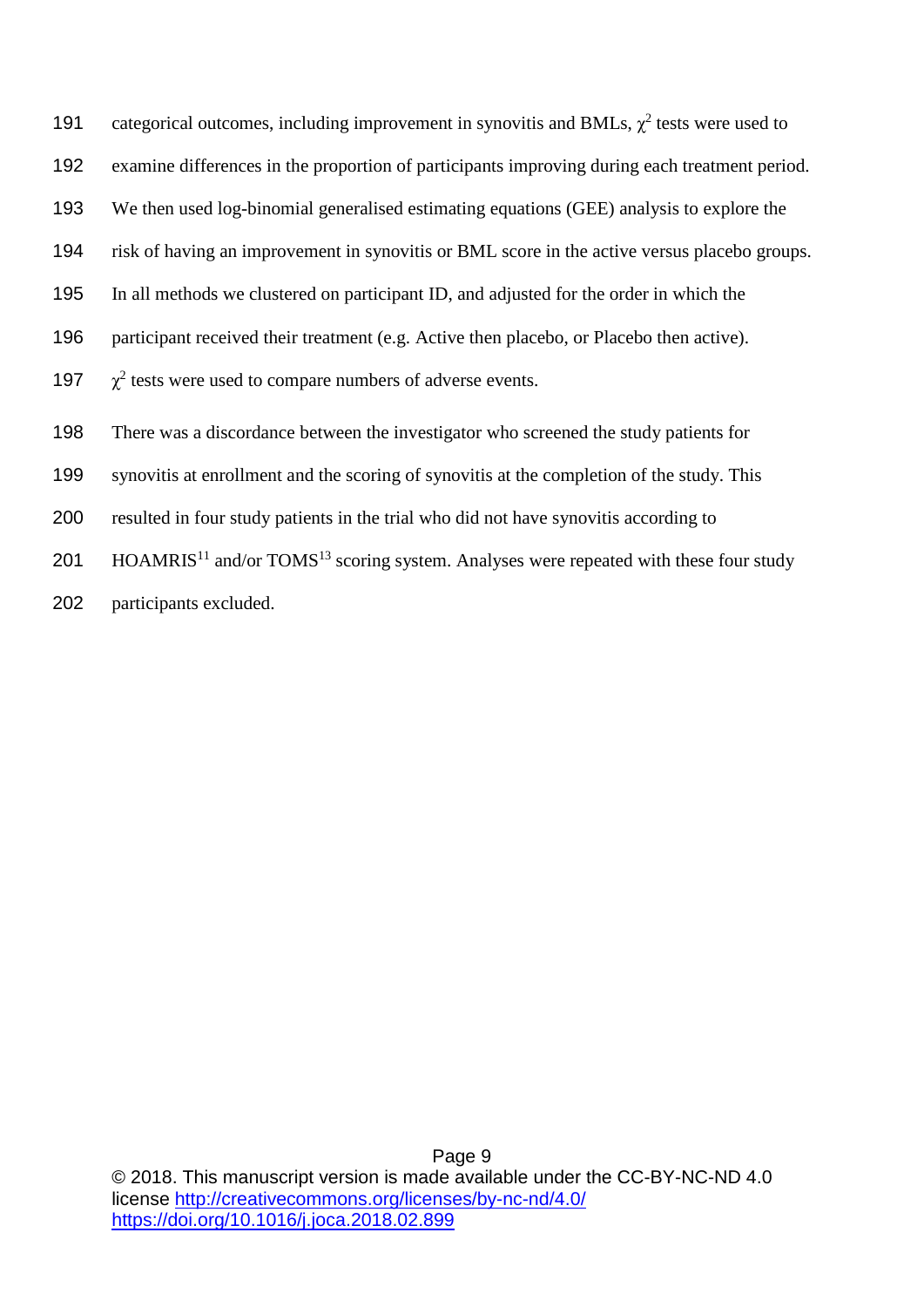#### **RESULTS**

#### **Study participants**

- In total 51 participants attended screening for the study, of whom 8 were excluded (Figure 1).
- 206 The remaining 43 participants were randomised to receive either adalimumab  $(n=18)$  or
- 207 placebo  $(n=25)$  over treatment period 1. There were 5 study participants that either withdrew
- during the study, or had missing primary outcome data at 12 weeks.
- Table 1 shows the baseline characteristics of study participants by treatment received during
- treatment period 1. At baseline, participants (n=43) had a mean age of 61 years (SD 8.4),
- mean BMI of 28.9 (SD 4.2), mean VAS pain level of 63.6 (SD 17.7) out of 100 (indicating
- highly symptomatic disease), and 77% were women. There were five study participants that
- were enrolled based on the presence of erosive OA in the first carpometacarpal
- (CMC1) joint. The remaining participants had erosive OA in an interphalangeal joint.

### **Outcomes**

Data on the main outcomes are shown in Figure 2 and Tables 2-5.

## *Primary outcome*

- At 12 weeks there was no difference in change of VAS pain between the groups (Table 3).
- Mean decrease in VAS pain was 3.2mm (SD 16.7) following adalimumab treatment versus
- 220 0.8mm (SD 29.6) following placebo treatment. The adjusted treatment effect was -0.7mm
- (95% CI -9.3 to 8.0), P=0.87). During treatment period 1, the adalimumab treated group had a
- decrease in pain of 1.9mm (Table 2 and Figure 2). This group had an increase in pain of
- 5.1mm when they received placebo during treatment period 2. During treatment period 1, the
- placebo treated group had a decrease in pain of 5.0mm. This group also had a decrease in
- pain of 4.2mm when they received adalimumab during treatment period 2. These changes are
- small and are not considered clinically important.

© 2018. This manuscript version is made available under the CC-BY-NC-ND 4.0 license<http://creativecommons.org/licenses/by-nc-nd/4.0/> <https://doi.org/10.1016/j.joca.2018.02.899>

#### Page 10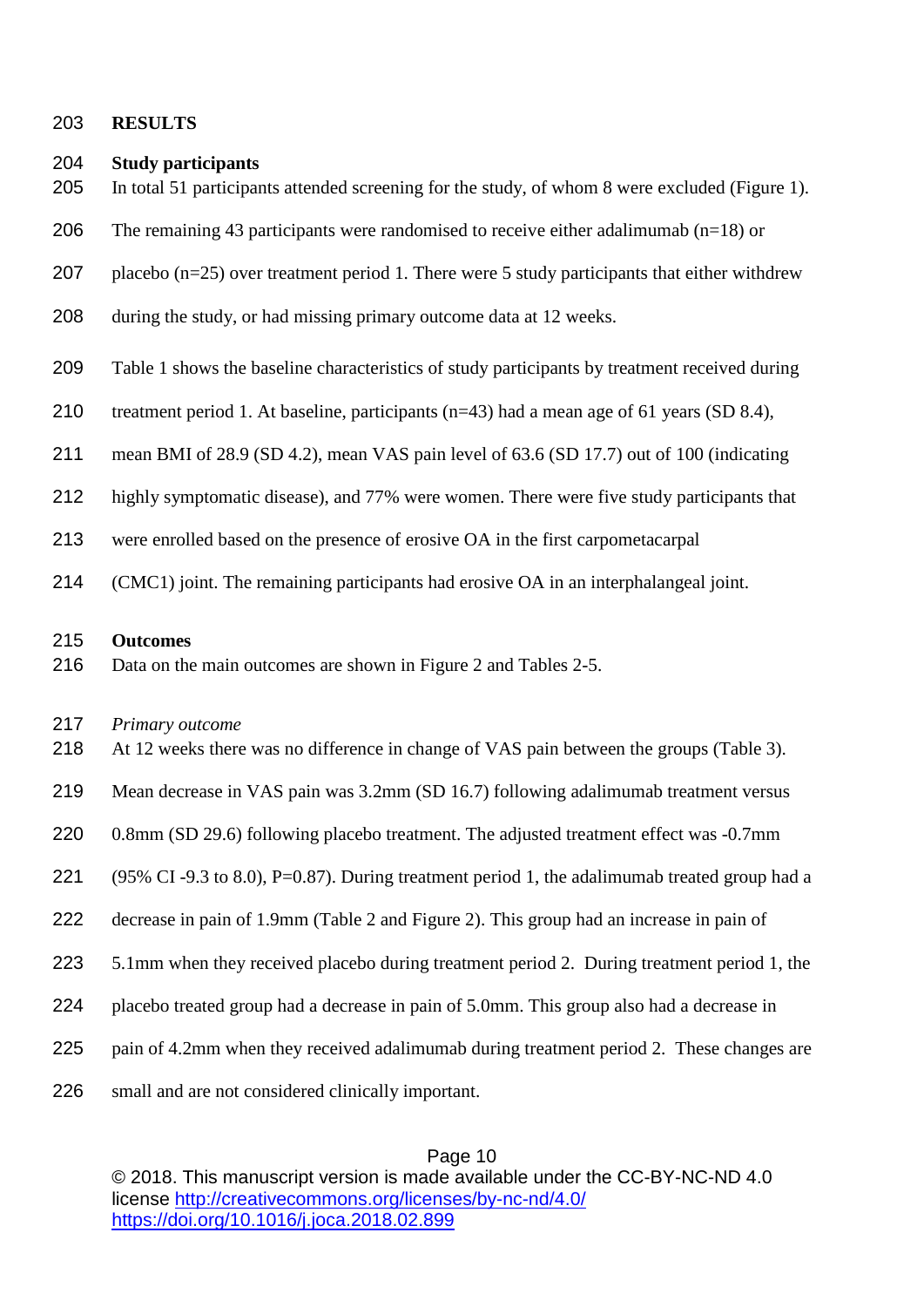*Secondary outcomes*

- No statistically significant differences between adalimumab treatment versus placebo
- treatment was seen for any secondary symptomatic outcomes (Table 3). There were small
- changes in synovitis and BML scores in both groups and no significant difference between
- the groups was observed (12% had an improvement in synovitis score with adalimumab vs
- 232 10% with placebo ( $P=0.63$ ); 5% had an improvement in BML score with adaliumumab vs 7%
- 233 with placebo  $(P=0.67)$  (Tables 4-5)).
- 234 The results for the primary and secondary outcomes were unchanged when the four patients
- 235 without synovitis according to the HOAMRIS<sup>[11](#page-26-8)</sup> and/or TOMS<sup>[13](#page-26-10)</sup> scoring system were
- excluded. The results were also unchanged when the five patients with erosive OA in their
- CMC1 joint were excluded. Analgesic use throughout both treatment periods was similar
- between groups (data not shown).

## **Adverse events**

 Adverse events were common, with 55% (n=23) of the placebo group and 36% (n=15) of the active group experiencing at least one adverse event [\(Table](#page-23-0) 6). Differences in the total number of adverse events and prevalence of events were not statistically significant. One participant had a serious adverse event with a non-elective hospitalization for treatment of cellulitis after cutting his/her finger whilst in the adalimumab arm. Cellulitis was possibly causally related to the study drug.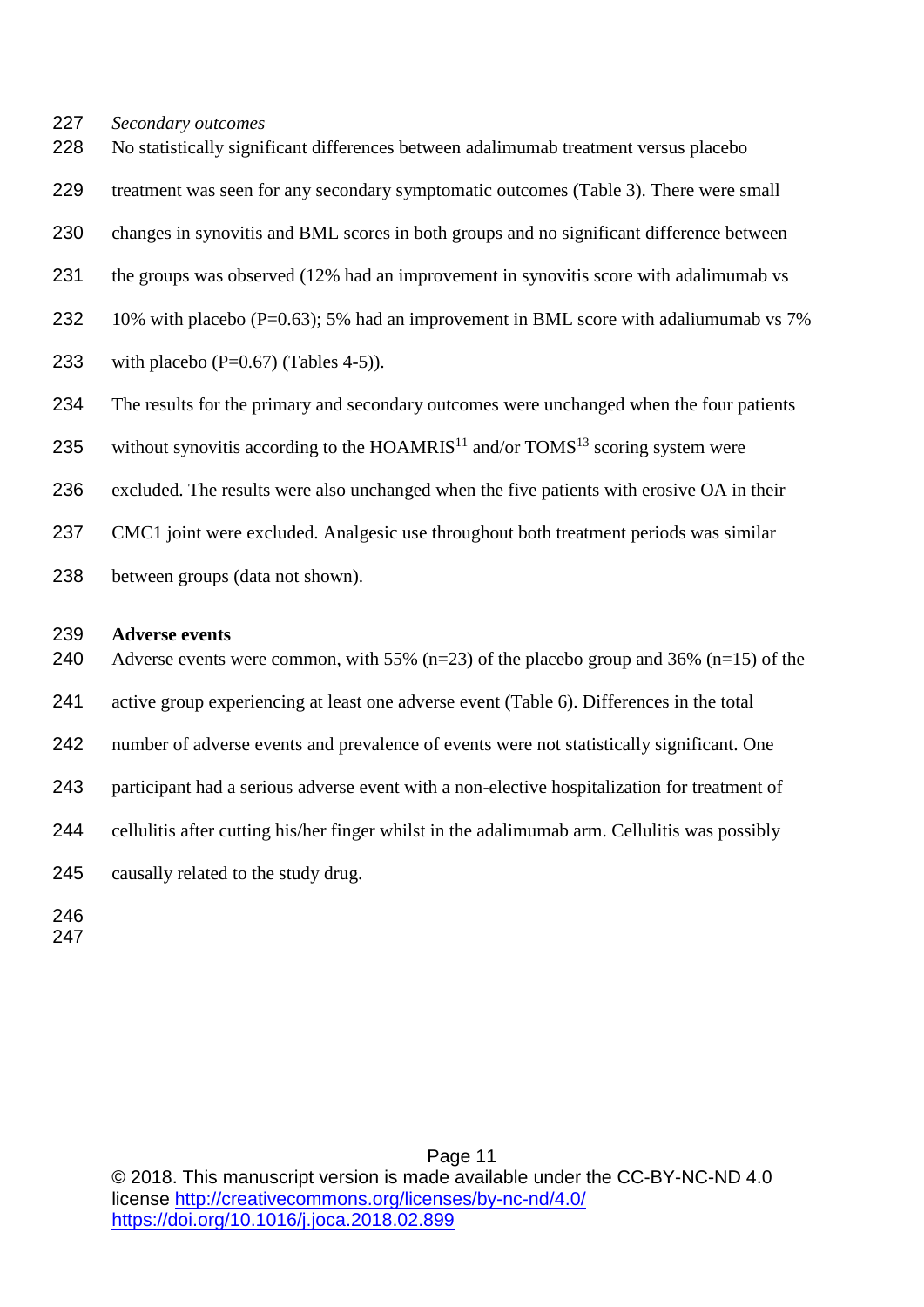#### **DISCUSSION**

 This RCT demonstrated that 12 weeks of treatment with adalimumab (40 mg subcutaneous injections every other week) was no different to placebo to alleviate pain, synovitis or BMLs in patients with erosive hand OA presenting with synovitis on MRI. The main clinical outcome (change over 12 weeks as assessed by VAS pain) was not different between the adalimumab and placebo groups. Furthermore, no clinically or statistically significant differences were found for any of the secondary outcomes including patient-reported outcomes and MRI-assessed structural abnormalities (synovitis and BMLs). The results 257 suggest that pain and inflammation are not responsive to TNF  $\alpha$  inhibition in this patient population.

260 Anti-TNF  $\alpha$  therapies have been very successful for treating pain and structural disease 261 progression in inflammatory arthritis such as  $RA^{17}$ . There is limited data on the effect of anti-TNF α therapy in patients with hand  $OA<sup>5-8</sup>$  and studies to date show mixed findings with regard to clinical and structural progression. Evidence from trial data has consistently shown 264 that anti-TNF  $\alpha$  therapy does not improve symptoms in hand OA patients<sup>[5-7](#page-26-4)</sup> and the findings from our study support this. In a randomised, double-blind, placebo-controlled trial over 6 months, Chevalier et al reported that adalimumab was not superior to placebo to alleviate 267 pain in patients with hand OA not responding to analgesics and  $NSAIDS<sup>6</sup>$ [.](#page-26-5) Similarly Verbruggen et al showed that 1-year of adalimumab treatment did not reduce symptoms 269 including pain, stiffness, function and number of tender joints<sup>[5](#page-26-4)</sup>. 

Despite these previous negative trial findings, we hypothesised that adalimumab may be

effective in erosive hand OA when inflammation was present (assessed in our study as MRI-

Page 12 © 2018. This manuscript version is made available under the CC-BY-NC-ND 4.0 license<http://creativecommons.org/licenses/by-nc-nd/4.0/> <https://doi.org/10.1016/j.joca.2018.02.899>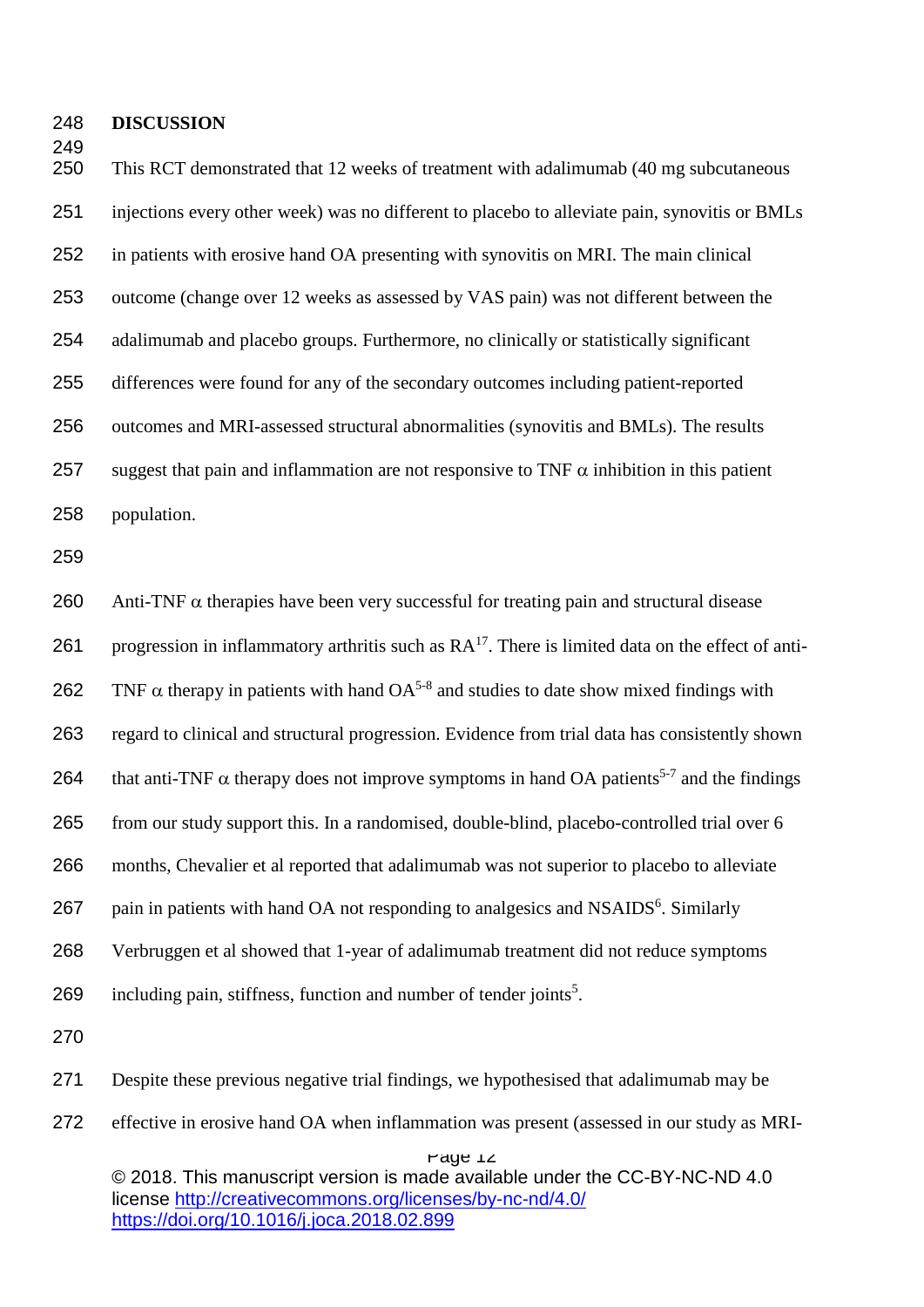273 detected synovitis), given TNF  $\alpha$ 's pro-inflammatory role in the synovial membrane<sup>18</sup>. In support of this, a previous study by Verbruggen et al suggested that adalimumab could halt 275 erosive progression on x-ray in a subset of patients with clinically swollen joints at baseline<sup>5</sup>. However, despite selecting a sub-group of erosive hand OA patients with synovitis, our trial failed to show an effect for pain or structure (assessed as synovitis and BMLs on MRI as secondary outcomes). The failure of adalimumab in painful hand OA may indicate that TNF  $\alpha$  may not be the right treatment target, even in those with definite synovitis. Unlike RA, inflammation in OA may be present as a result of joint damage as opposed to primary immune activation. It may not be driving the disease but rather represent a consequence of 282 the disease process. However, in contrast to this theory, several studies have shown that 283 synovitis on both MRI<sup>19</sup> and ultrasound<sup>20</sup> as well as clinical signs of inflammation<sup>[21](#page-27-6)</sup> predict future structural progression. Whether other features that are co-occurring with synovitis are of larger importance than the synovitis itself, should be further explored.

286

Page 13 287 A treatment for erosive hand OA would need to improve symptoms in order for it to be successful. Our study duration of 12 weeks to assess the effect on pain is sufficient, as symptom modification should ideally be achieved by this time, otherwise patients would not 290 be motivated to continue treatment. Anti-TNF  $\alpha$  therapy in inflammatory arthritis such as PsA, RA and ankylosing spondylitis is associated with a rapid pain response (starting as early 292 as 2-4 weeks and reaching maximum efficiency by 8-12 weeks)<sup>17</sup>. It is possible that anti-TNF  $\alpha$  therapy may exert differential effects on pain and structure. Our 12 week study may not have been long enough to see structure modification. Furthermore, our crossover study design was not the ideal design to examine changes in structure. The structural/imaging outcomes in our study were synovitis and BMLs which likely reflect inflammation. Over 12 weeks we

© 2018. This manuscript version is made available under the CC-BY-NC-ND 4.0 license<http://creativecommons.org/licenses/by-nc-nd/4.0/> <https://doi.org/10.1016/j.joca.2018.02.899>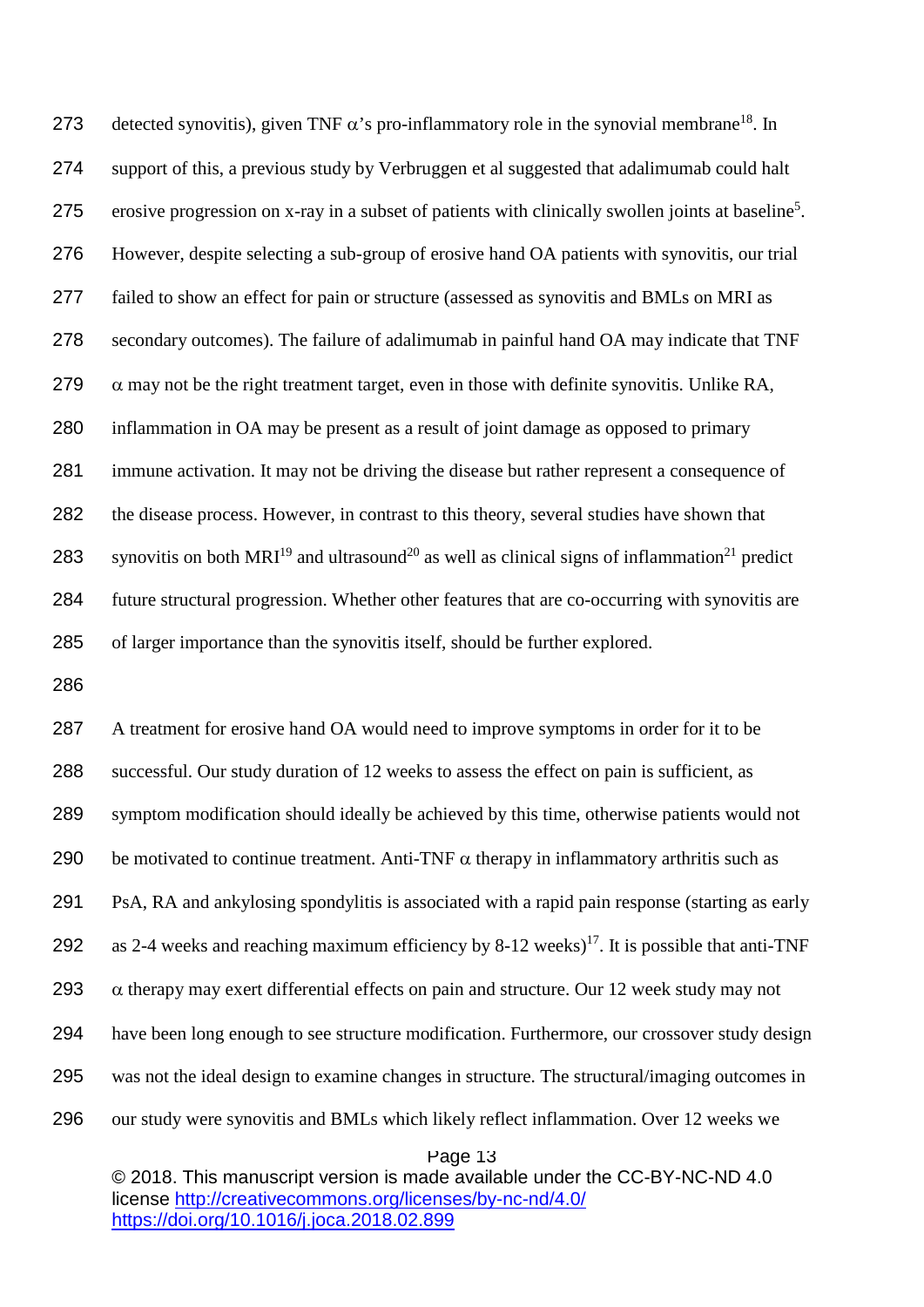found only small changes in synovitis and BML scores and no difference between the treatment versus placebo groups. A successful therapy for erosive hand OA would ideally slow or prevent the destructive subchondral remodeling that occurs in this disease. Erosions 300 and inflammation may represent different pathological processes .

302 Hand OA trials have shown to have high placebo effects<sup>[23](#page-27-8)</sup>, and this was also the case in the 303 previous studies that trialled adalimumab for hand  $OA<sup>6,7</sup>$ . In our trial we did not see large effects from placebo, in fact, pain improvement in the VAS and AUSCAN pain scales was well below the level of clinical relevance in both the adalimumab and placebo groups. This could be due to the crossover study design, as crossover trials are less prone to placebo 307  $\text{effects}^{24}$  $\text{effects}^{24}$  $\text{effects}^{24}$ .

 Advantages of a crossover study design include smaller sample sizes over parallel designs, the elimination of between subject variability as each participant serves as his/her own control and enhanced recruitment as potential participants are aware they will receive the active treatment at some point. However, there are some considerations to this study design that need to be discussed. Firstly, as outlined above, crossover study designs are not ideal to examine structural modification. Secondly, crossover studies can be limited because 315 treatment from the first period may have a carryover effect<sup>[9](#page-26-6)</sup>. To mitigate against this, we had an 8-week washout, in which the treatment could 'wear off' before the participant started the next treatment period. The average half-life of adalimumab is 2 weeks, ranging between 10 to 20 days<sup>[17](#page-27-2)</sup>. While the optimal length of a washout period is unclear, for a drug trial it is suggested to be between 3-5 times the half-life of a drug. This would suggest that our washout period was reasonable. Furthermore, our data do not show any carryover effects as

Page 14 © 2018. This manuscript version is made available under the CC-BY-NC-ND 4.0 license<http://creativecommons.org/licenses/by-nc-nd/4.0/> <https://doi.org/10.1016/j.joca.2018.02.899>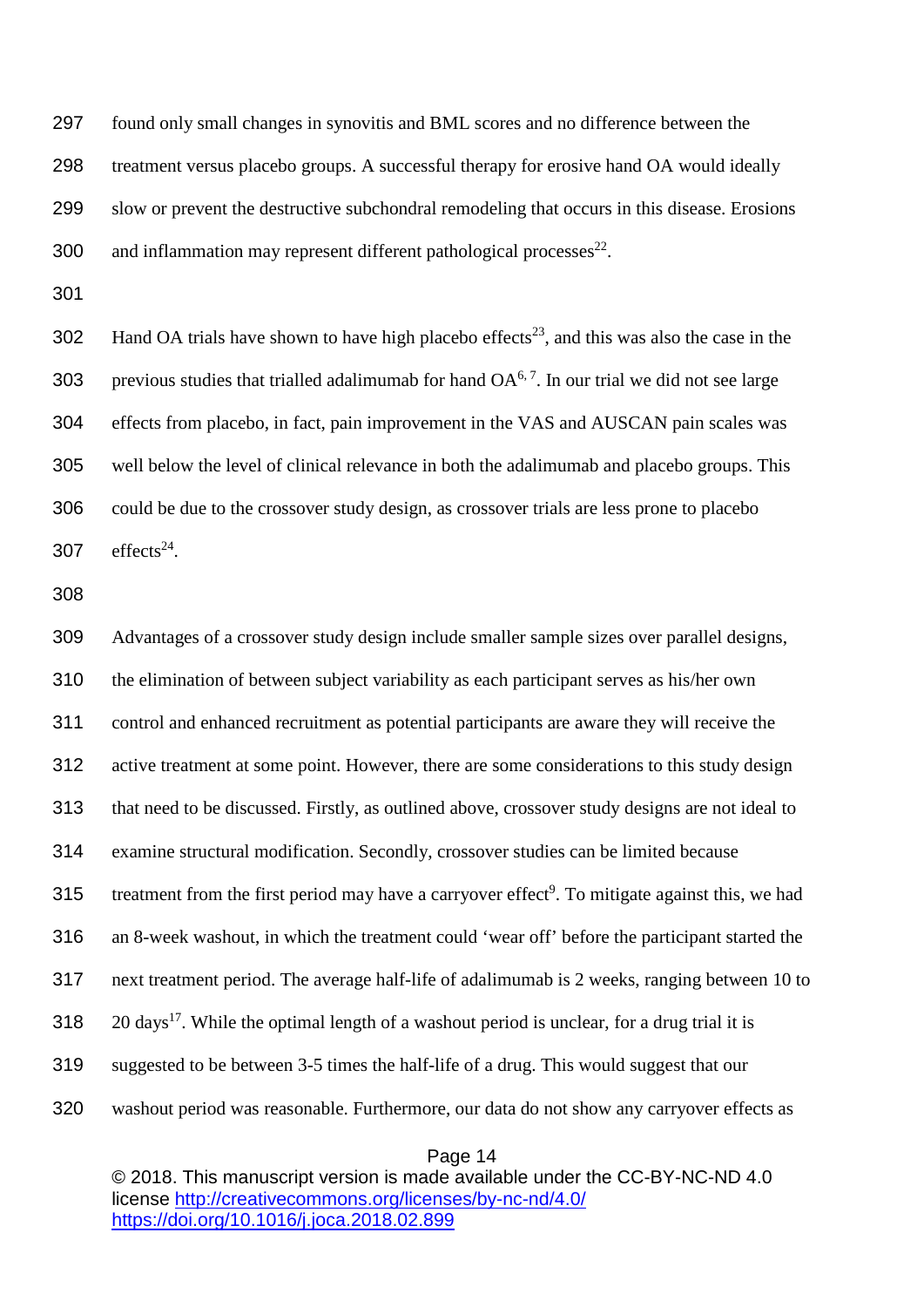there was very little improvement in pain, regardless of the order they received the 322 treatments. As recommended<sup>9, [15](#page-27-0)</sup>, our analysis accommodated the paired nature of the design and we reported our data in a manner that facilitates understanding of any carryover effects and missing data. Furthermore, the continuous outcomes were adjusted for the difference in each participants baseline value during treatment period 1 and period 2 (i.e. adjusted for 326 within-subject baseline difference, method IV as recommended in Mehrotra<sup>16</sup>).

 There are potential limitations to this study. First, synovitis was assessed without the use of gadolinium contrast, which may be less sensitive to detect changes in synovitis. Also, synovitis was moderate at baseline and the level of inflammation may have been too low to detect meaningful changes. Second, following a clinical examination, x-ray and MRI scan, one joint was nominated as the index joint and this joint was studied throughout the trial. We did not collect information about the number of other hand joints involved (including the presence of tender or swollen joints) and improvements may have occurred in these joints. Similarly the MRI scans were only taken of the index joint therefore we could not assess MRI changes in the other hand joints. Furthermore, we included patients with both interphalangeal and thumb base OA. It has been proposed that thumb base OA may be a unique phenotype. We did perform a sensitivity analysis, excluding the five patients that were included based on erosive CMC1 OA in their index joint, and our results were unchanged. However, as we did not collect information about other hand joints, we are unable to say how many of our patients in total had CMC1 involvement. Third, hand x-rays were performed for screening purposes only, and were not scored to define disease severity in these patients. Therefore the 343 level of disease severity and phase of erosion damage<sup>25</sup> was not quantified and could not be

Page 15 © 2018. This manuscript version is made available under the CC-BY-NC-ND 4.0 license<http://creativecommons.org/licenses/by-nc-nd/4.0/> <https://doi.org/10.1016/j.joca.2018.02.899>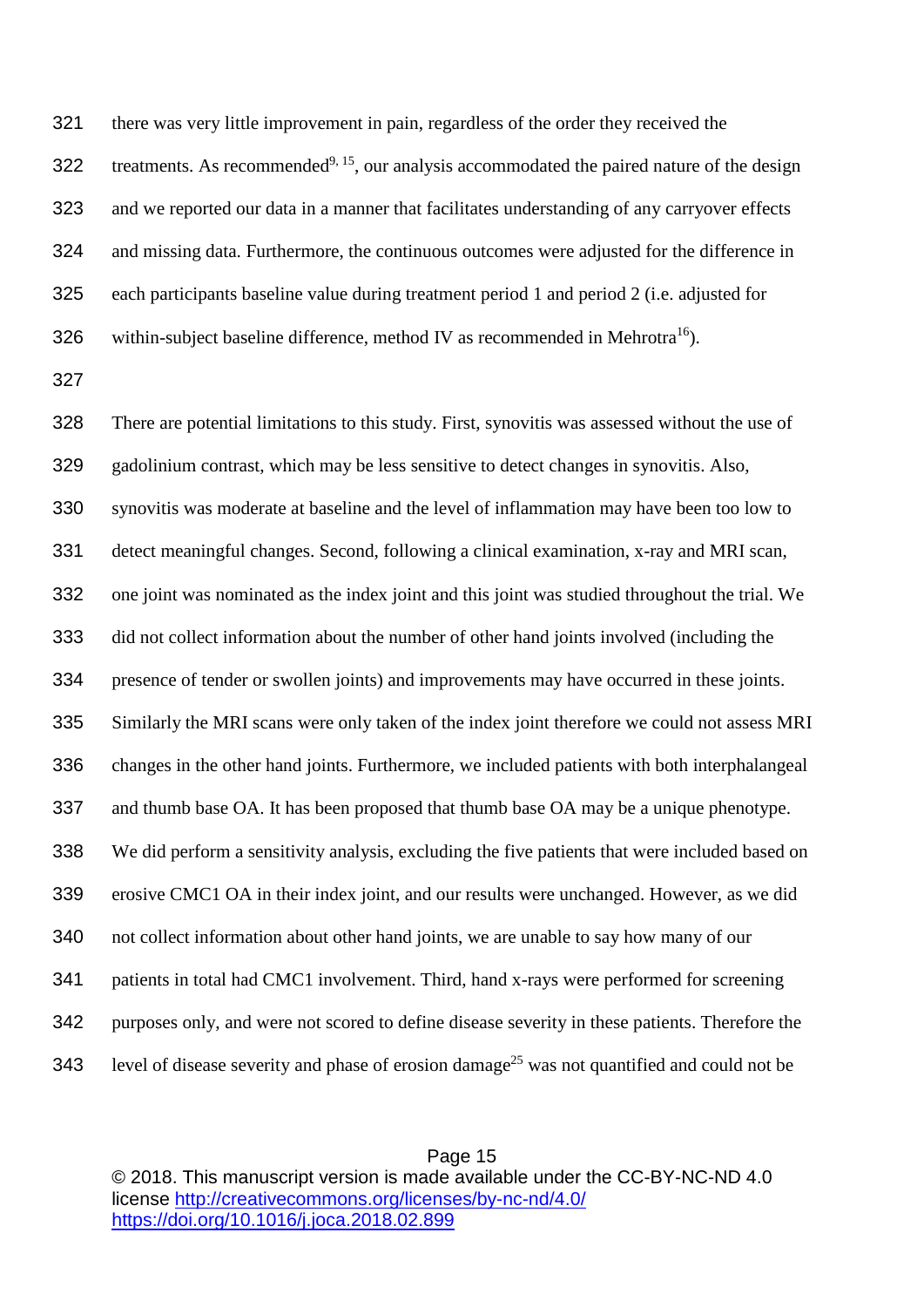| 344 | examined in exploratory analysis. Screening of erosions was performed by the principal      |
|-----|---------------------------------------------------------------------------------------------|
| 345 | investigator (GJ), who is a rheumatologist with over 10 years of experience reading X-rays. |
| 346 |                                                                                             |

# 347 **CONCLUSIONS**

- 348 Adalimumab did not show any effect on pain, synovitis or BMLs in patients with erosive
- 349 hand OA with MRI-detected synovitis, as compared to placebo after 12 weeks treatment.
- 350 This suggests that pain and inflammation are not responsive to TNF  $\alpha$  inhibition in this
- 351 patient population.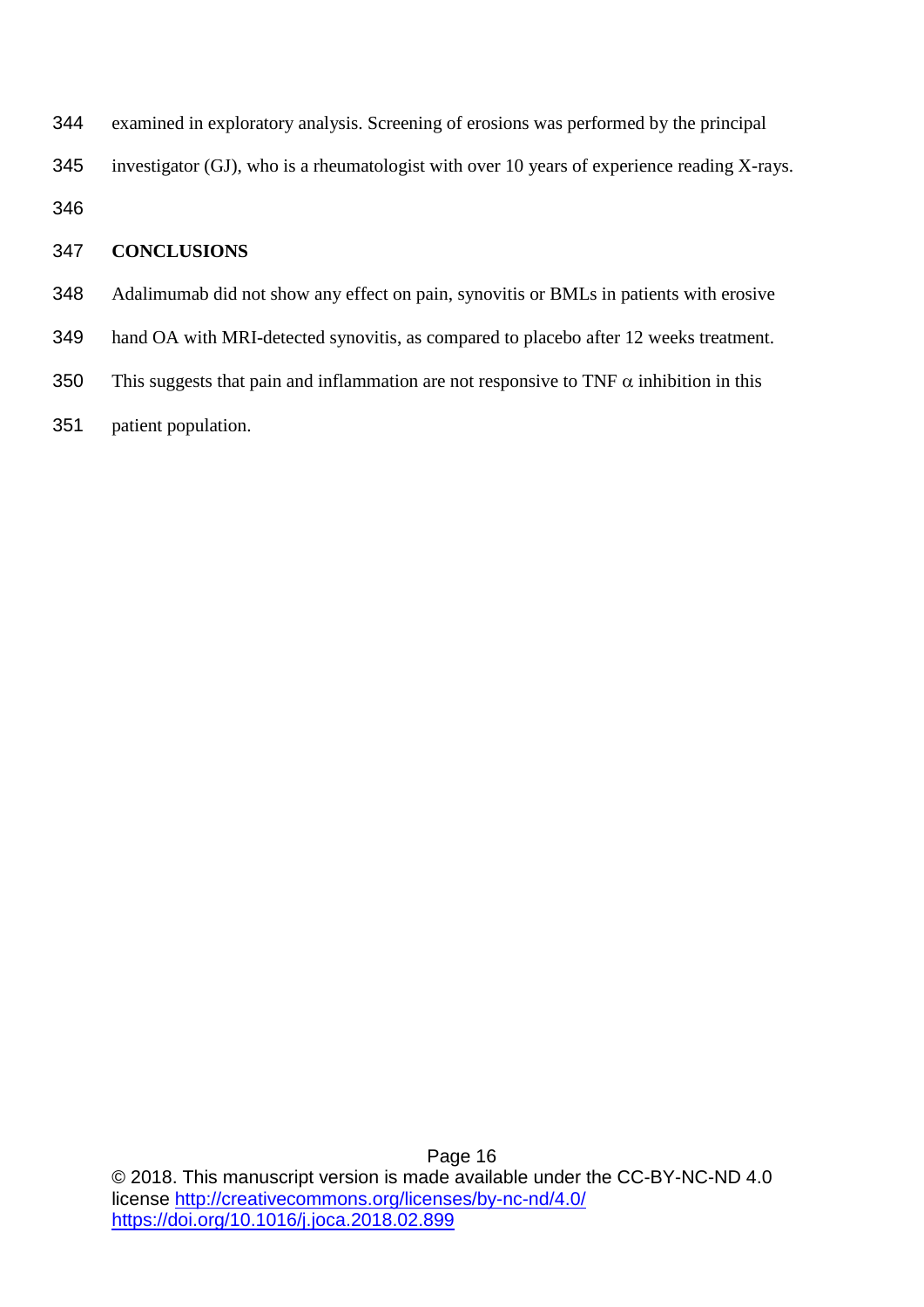# **Figure legends and Tables**

**Figure 1:** Study flow chart

**Figure 2:** Mean VAS pain score  $\pm$  standard error over each 12 week treatment period.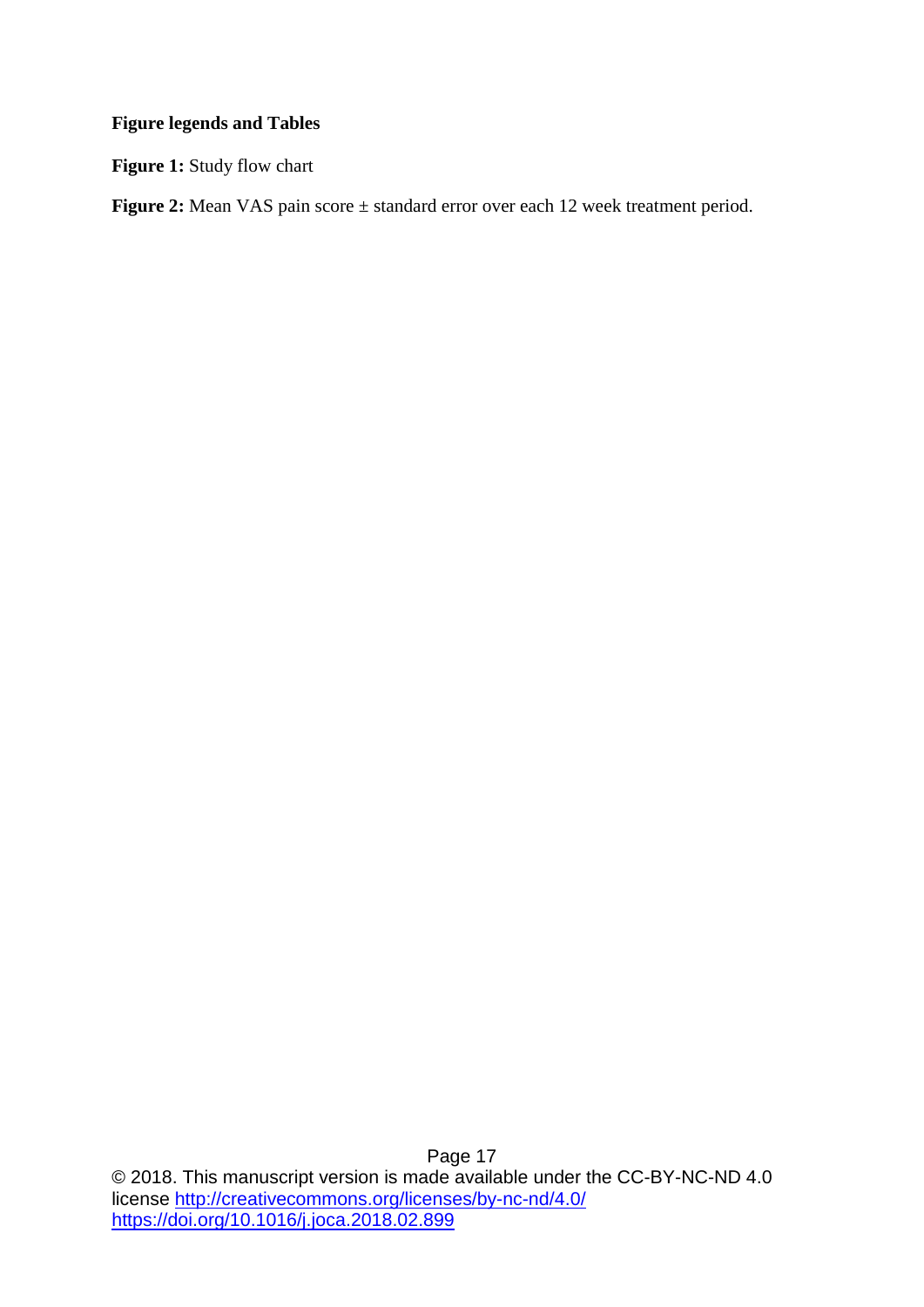| <b>Baseline characteristics</b>             |                 | N<br>Adalimumab |    | <b>Placebo</b> |  |
|---------------------------------------------|-----------------|-----------------|----|----------------|--|
|                                             |                 | Mean (SD)       |    | Mean (SD)      |  |
| Age, years                                  | 18              | 63.1(8.4)       | 25 | 61.2(8.4)      |  |
| Women, $n$ $(\%)$                           | 18              | 15(83)          | 25 | 18(72)         |  |
| Weight, kg                                  | 18              | 77.3 (12.9)     | 25 | 79.3 (15.0)    |  |
| Height, cm                                  | 18              | 162.7(8.7)      | 25 | 166.0(8.3)     |  |
| Body Mass Index, $kg/m2$                    | 18              | 29.2(3.8)       | 25 | 28.7(4.5)      |  |
| VAS pain score (0-100 mm)                   | 18              | 63.9(17.1)      | 25 | 63.4(18.5)     |  |
| $AUSCAN$ pain subscale score $(0-500)$      | 18              | 332 (98.5)      | 25 | 308.4 (96.4)   |  |
| AUSCAN function subscale score (0-900)      | 18              | 622.5 (181.9)   | 25 | 559.8 (165.6)  |  |
| $AUSCAN$ stiffness subscale score $(0-100)$ | 18              | 73.7(21.3)      | 25 | 66.9 (17.0)    |  |
| Medication use                              |                 |                 |    |                |  |
| Paracetamol, n (%)                          | 18              | 7(39)           | 25 | 13 (52)        |  |
| Average paracetamol dose, mg                | $7\overline{ }$ | 1588 (1168)     | 13 | 1387 (954)     |  |
| $COX-2$ inhibitors, $n$ (%)                 | 18              | 1(6)            | 25 | 4(16)          |  |
| NSAIDS, $n$ $%$                             | 18              | 7(39)           | 25 | 11 (44)        |  |
| Number of pain medicines, $n$ (%)           |                 |                 |    |                |  |
| $\theta$                                    |                 | 5(28)           |    | 6(24)          |  |
| $\mathbf 1$                                 |                 | 6(33)           |    | 6(24)          |  |
|                                             |                 | 6(33)           |    | 9(36)          |  |
| $rac{2}{3}$                                 |                 | 1(6)            |    | 3(12)          |  |
| $\overline{4}$                              |                 | $\Omega$        |    | 1(4)           |  |
| Synovitis $(0-3)$                           | 18              | 1.3(0.6)        | 24 | 1.2(0.8)       |  |
| Bone marrow lesions (BMLs) (0-3)            | 18              | 1.0(0.8)        | 25 | 1.3(0.7)       |  |

**Table 1: Baseline characteristics of study participants, by treatment received during treatment period 1**

AUSCAN - Australian/Canadian Hand OA Index, VAS - Visual Analogue Scale, COX-2 - Cyclooxygenase-2, NSAIDS - Non-steroidal anti-inflammatory drugs.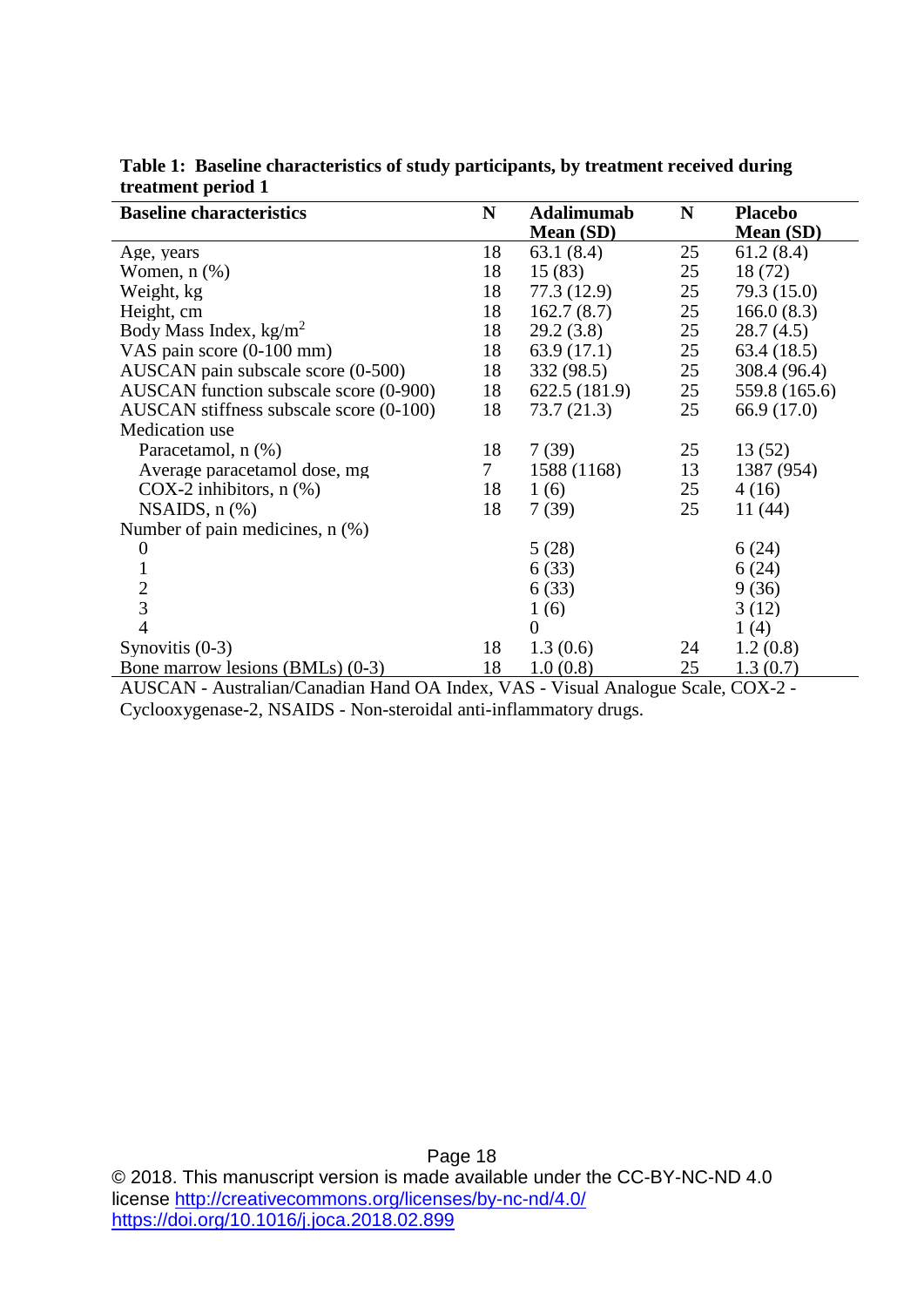|                            |             | <b>Treatment period</b> | Within-individual<br>difference:<br>Active-placebo |
|----------------------------|-------------|-------------------------|----------------------------------------------------|
| <b>Treatment sequence</b>  |             | $\mathcal{D}_{\cdot}$   |                                                    |
| <b>Active then placebo</b> |             |                         |                                                    |
| Mean $(SE)$                | $-1.9(3.4)$ | 5.1(8.5)                | $-7.1(8.6)$                                        |
| N                          | 18          | 16                      | 16                                                 |
| <b>Placebo then active</b> |             |                         |                                                    |
| Mean $(SE)$                | $-5.0(5.5)$ | $-4.2(3.9)$             | 1.2(6.1)                                           |
| N                          | 23          | 23                      | 22                                                 |

**Table 2: Change in primary outcome (VAS pain score from baseline to 12 weeks) over the two treatment periods, based on the order in which they received the treatment**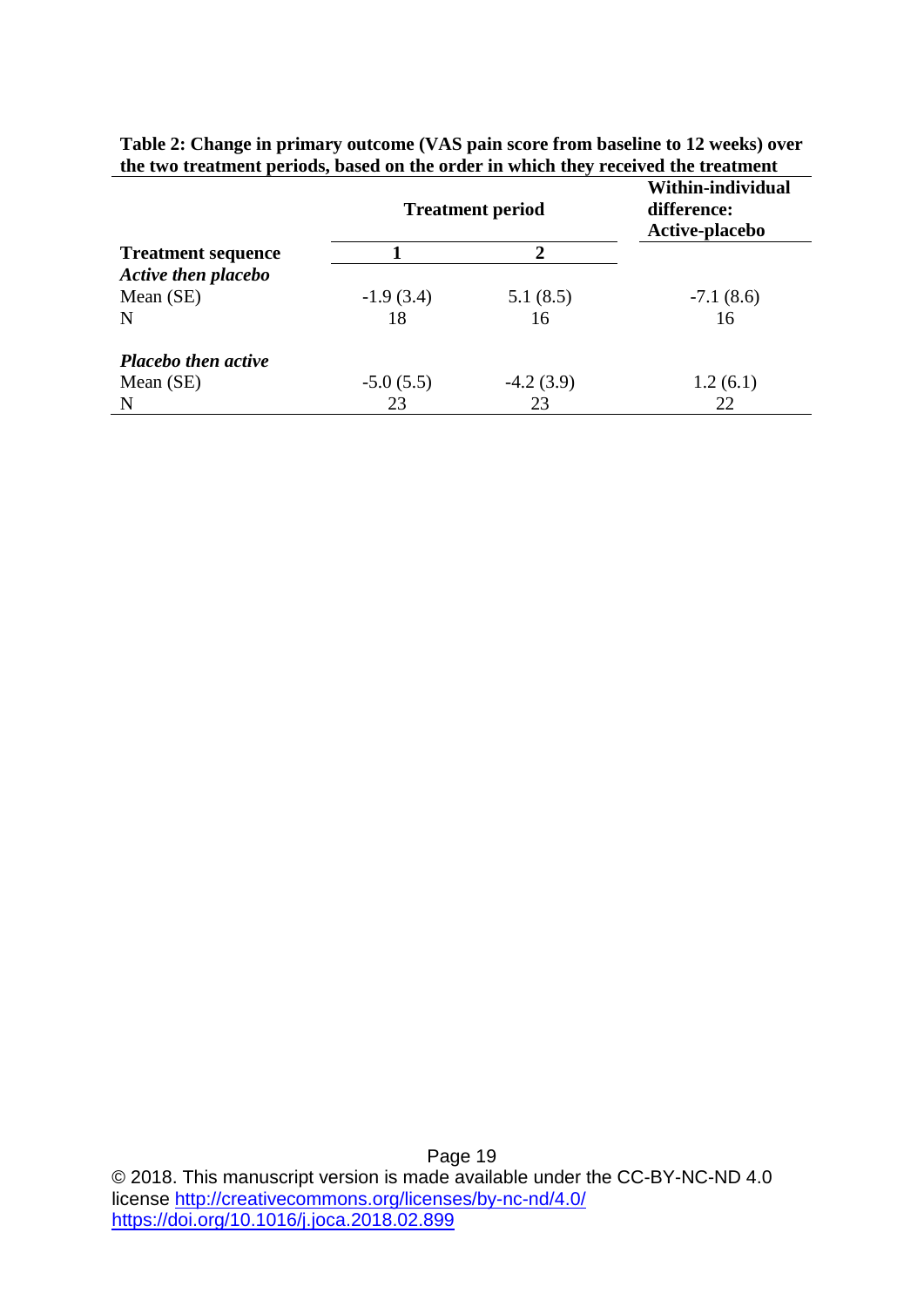| Table 3: Change in secondary outcomes by treatment group, and the adjusted treatment effect                                                                 |    |                  |    |                  |             |                                   |                |
|-------------------------------------------------------------------------------------------------------------------------------------------------------------|----|------------------|----|------------------|-------------|-----------------------------------|----------------|
|                                                                                                                                                             | N  | <b>Placebo</b>   | N  | <b>Active</b>    | $\mathbf N$ | Adjusted treatment effect*        | <b>P-value</b> |
|                                                                                                                                                             |    | Mean change (SD) |    | Mean change (SD) |             | Mean difference (95% CI)          |                |
| <b>Primary outcome</b>                                                                                                                                      |    |                  |    |                  |             |                                   |                |
| Change in VAS pain                                                                                                                                          |    |                  |    |                  |             |                                   |                |
| Baseline to 12 weeks                                                                                                                                        | 39 | $-0.8(29.6)$     | 41 | $-3.2(16.7)$     | 41          | $-0.7$ ( $-9.3$ to 8.0)           | 0.87           |
|                                                                                                                                                             |    |                  |    |                  |             |                                   |                |
| <b>Secondary outcomes</b>                                                                                                                                   |    |                  |    |                  |             |                                   |                |
| Change in VAS pain                                                                                                                                          |    |                  |    |                  |             |                                   |                |
| Baseline to 4 weeks                                                                                                                                         | 41 | $-4.1(23.0)$     | 40 | $-6.1(22.7)$     | 41          | $-0.2$ ( $-8.1$ to 7.6)           | 0.95           |
| Baseline to 8 weeks                                                                                                                                         | 39 | $-5.2(27.4)$     | 41 | $-7.7(21.5)$     | 41          | $-0.4$ ( $-10.2$ to 9.4)          | 0.94           |
|                                                                                                                                                             |    |                  |    |                  |             |                                   |                |
| Change in AUSCAN pain                                                                                                                                       |    |                  |    |                  |             |                                   |                |
| Baseline to 4 weeks                                                                                                                                         | 42 | $-12.9(132.2)$   | 41 | $-31.0(102.4)$   | 41          | $-1.9$ (-40.7 to 36.9)            | 0.92           |
| Baseline to 8 weeks                                                                                                                                         | 41 | $-18.7(140.9)$   | 41 | $-41.5(97.2)$    | 41          | $-4.3$ ( $-52.7$ to $44.1$ )      | 0.86           |
| Baseline to 12 weeks                                                                                                                                        | 40 | $-4.9(142.6)$    | 41 | $-20.9(83.7)$    | 41          | 8.7 (-34.0 to 51.4)               | 0.68           |
|                                                                                                                                                             |    |                  |    |                  |             |                                   |                |
| Change in AUSCAN function                                                                                                                                   |    |                  |    |                  |             |                                   |                |
| Baseline to 4 weeks                                                                                                                                         | 41 | $-23.0(169.5)$   | 40 | $-21.9(166.7)$   | 41          | $\overline{23.2}$ (-34.1 to 80.5) | 0.42           |
| Baseline to 8 weeks                                                                                                                                         | 41 | $-8.0(198.7)$    | 41 | $-61.4(189.0)$   | 41          | $-19.4$ ( $-103.1$ to 64.4)       | 0.64           |
| Baseline to 12 weeks                                                                                                                                        | 40 | $-6.7(215.8)$    | 41 | $-23.0(136.9)$   | 41          | 18.5 (-46.4 to 83.5)              | 0.57           |
|                                                                                                                                                             |    |                  |    |                  |             |                                   |                |
| <b>Change in AUSCAN stiffness</b>                                                                                                                           |    |                  |    |                  |             |                                   |                |
| Baseline to 4 weeks                                                                                                                                         | 42 | $-4.9(25.7)$     | 41 | $-4.1(23.2)$     | 41          | $1.0$ (-8.7 to 10.7)              | 0.84           |
| Baseline to 8 weeks                                                                                                                                         | 40 | $-7.5(25.9)$     | 41 | $-4.3(21.4)$     | 41          | 4.9 $(-6.6 \text{ to } 16.3)$     | 0.39           |
| Baseline to 12 weeks                                                                                                                                        | 40 | $-5.3(28.8)$     | 41 | $-2.9(22.4)$     | 41          | 3.3 $(-5.5 \text{ to } 12.1)$     | 0.45           |
| *The treatment effect was adjusted for within-subject baseline difference and the order in which the participant received their treatment (e.g. Active then |    |                  |    |                  |             |                                   |                |
| placebo, or Placebo then active). VAS - Visual Analogue Scale, range: 0 - 100; AUSCAN - Australian/Canadian Hand OA Index pain range: 0 - 500;              |    |                  |    |                  |             |                                   |                |
| AUSCAN - Australian/Canadian Hand OA Index function range: 0 - 900; AUSCAN - Australian/Canadian Hand OA Index stiffness range: 0 - 100; CI -               |    |                  |    |                  |             |                                   |                |
| confidence interval                                                                                                                                         |    |                  |    |                  |             |                                   |                |

Page 20

© 2018. This manuscript version is made available under the CC-BY-NC-ND 4.0 license <u>http://creativecommons.org/licenses/by-nc-</u> [nd/4.0/](http://creativecommons.org/licenses/by-nc-nd/4.0/)

<https://doi.org/10.1016/j.joca.2018.02.899>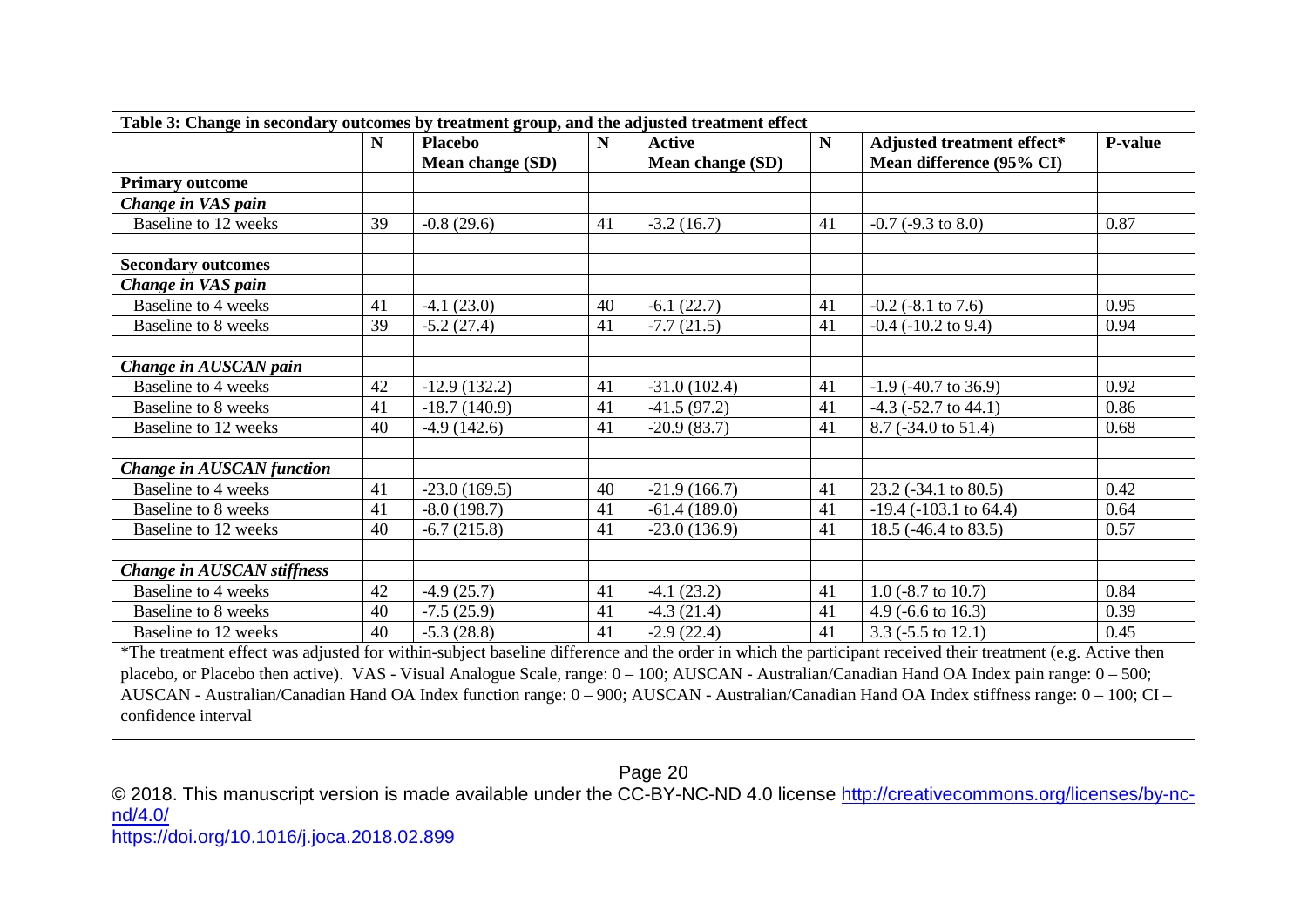© 2018. This manuscript version is made available under the CC-BY-NC-ND 4.0 license <u>http://creativecommons.org/licenses/by-nc-</u> [nd/4.0/](http://creativecommons.org/licenses/by-nc-nd/4.0/) <https://doi.org/10.1016/j.joca.2018.02.899>

Page 21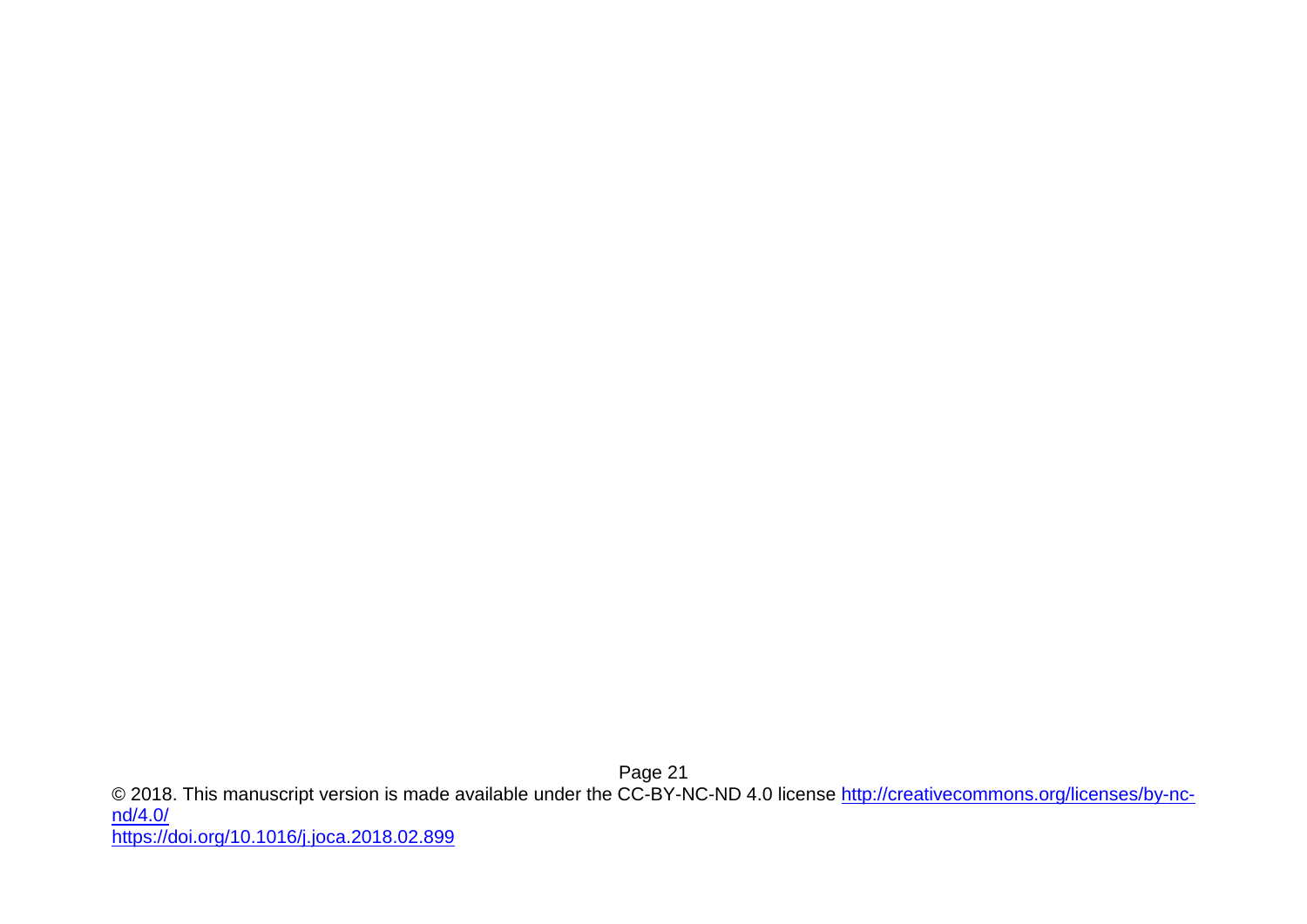|                              |           | <b>Treatment effect</b> |                      |
|------------------------------|-----------|-------------------------|----------------------|
| Active, Improved $n$ $(\%)$  |           | 5(12%)                  |                      |
| N                            |           | 42                      |                      |
|                              |           |                         |                      |
| Placebo, Improved $n$ $(\%)$ |           | $4(10\%)$               |                      |
| N                            |           | 41                      |                      |
| Treatment effect*            |           |                         |                      |
| Relative risk                |           | 1.2                     |                      |
| 95% CI                       |           | $0.3$ to 4.6            |                      |
| P-Value                      |           | $P=0.74$                |                      |
|                              |           |                         | $\chi^2$ P-Value for |
|                              |           | <b>Treatment period</b> | difference           |
| <b>Treatment sequence</b>    |           | 2                       |                      |
| <b>Active then placebo</b>   |           |                         |                      |
| Improved, $n$ $(\%)$         | $2(11\%)$ | $0(0\%)$                | N/A                  |
| N                            | 18        | 17                      |                      |
| <b>Placebo then active</b>   |           |                         |                      |
| Improved, $n$ $(\%)$         | 4(17%)    | 3(13%)                  | $P=0.41$             |
| N                            | 24        | 24                      |                      |

**Table 4: Proportion of participants with an improvement in synovitis score from baseline to 12 weeks, the estimated treatment effect, and the proportion of participants with an improvement based on the order in which they received the treatment**

\*The treatment effect was adjusted for the order in which the participant received their treatment (e.g. Active then placebo, or Placebo then active).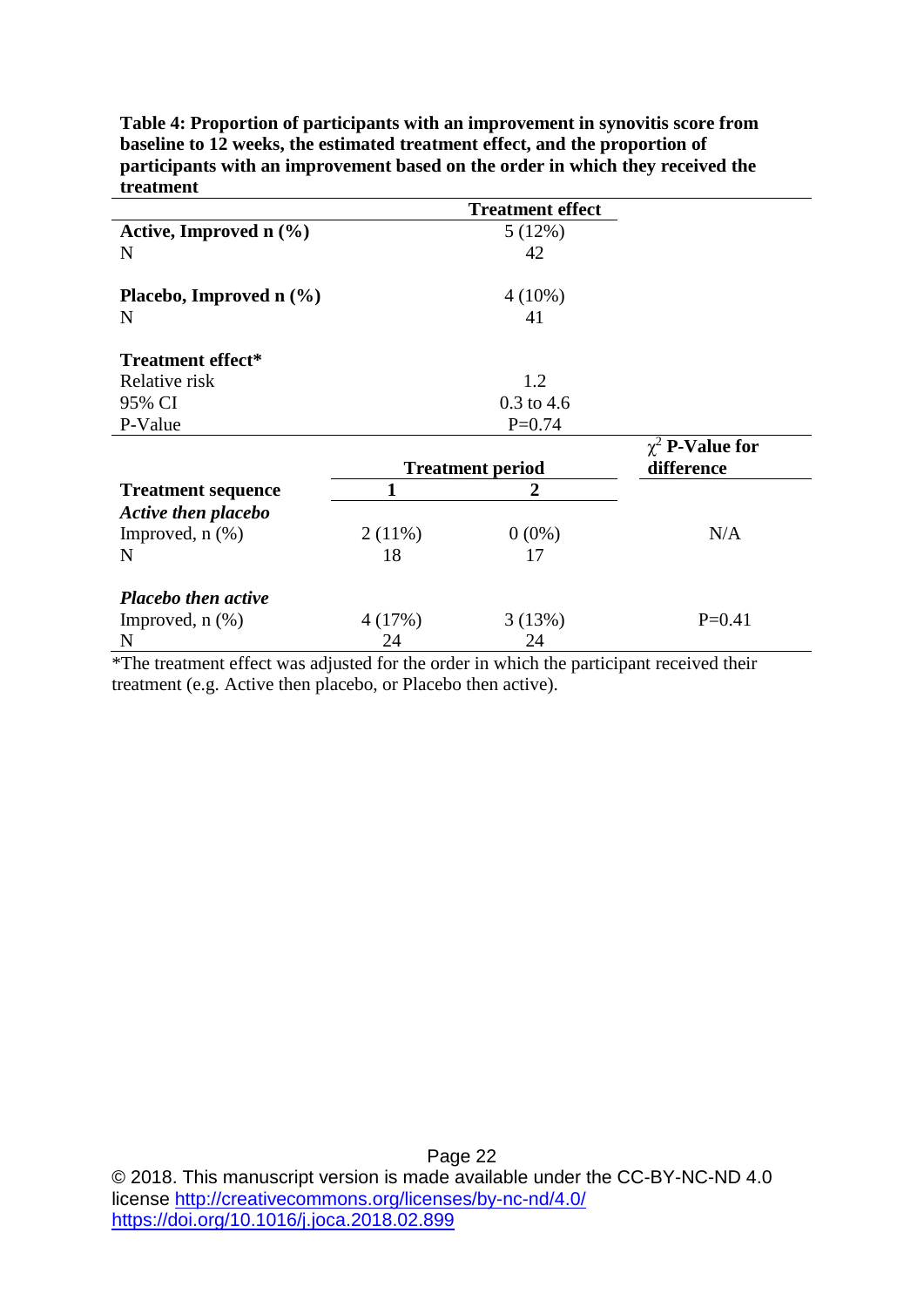|                            |          | <b>Treatment effect</b> |                      |
|----------------------------|----------|-------------------------|----------------------|
| Active, Improved $n$ (%)   |          | 2(5%)                   |                      |
| N                          |          | 42                      |                      |
|                            |          |                         |                      |
| Placebo, Improved n (%)    |          | 3(7%)                   |                      |
| N                          |          | 41                      |                      |
| Treatment effect*          |          |                         |                      |
| Relative risk              |          | 0.7                     |                      |
| 95% CI                     |          | $0.1$ to $4.0$          |                      |
| P-Value                    |          | 0.65                    |                      |
|                            |          |                         | $\chi^2$ P-Value for |
|                            |          | <b>Treatment period</b> | difference           |
| <b>Treatment sequence</b>  | 1        | 2                       |                      |
| <b>Active then placebo</b> |          |                         |                      |
| Improved, $n$ $(\%)$       | $0(0\%)$ | $0(0\%)$                | N/A                  |
| N                          | 18       | 17                      |                      |
| <b>Placebo then active</b> |          |                         |                      |
| Improved, $n$ $(\%)$       | 3(13%)   | 2(8%)                   | 0.58                 |
| N                          | 24       | 24                      |                      |

**Table 5: Proportion of participants with an improvement in bone marrow lesion (BML) score from baseline to 12 weeks, the estimated treatment effect, and the proportion of participants with an improvement based on the order in which they received the treatment**

\*The treatment effect was adjusted for the order in which the participant received their treatment (e.g. Active then placebo, or Placebo then active).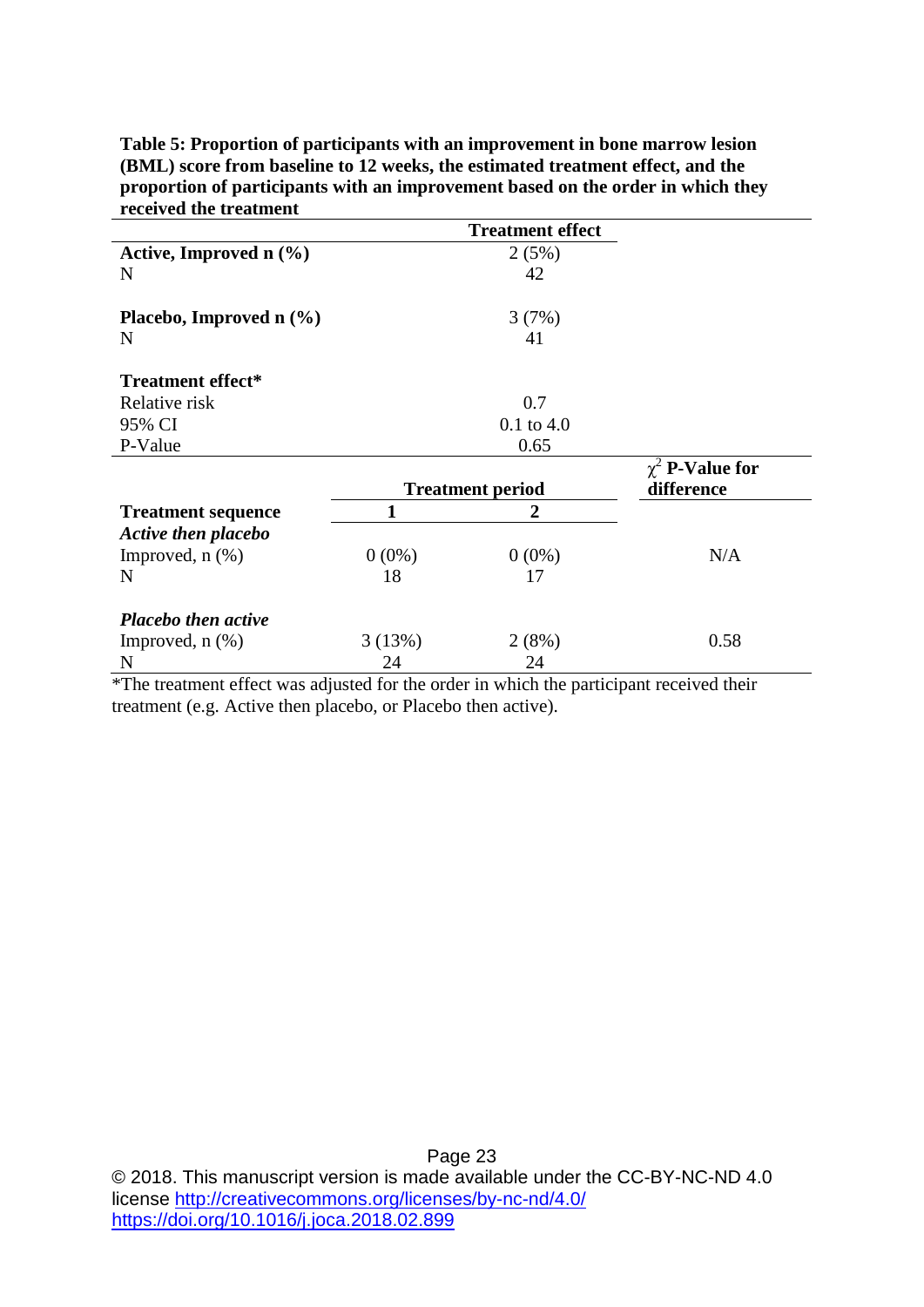# <span id="page-23-0"></span>**Table 6: Prevalence and number of adverse events, by treatment received**

|                                                   | Placebo<br>$N=42$ | Active<br>$N=42$ |
|---------------------------------------------------|-------------------|------------------|
| <b>Adverse</b> events                             |                   |                  |
| Prevalence of at least one adverse event $(n, %)$ | 23(54.8)          | 15(35.7)         |
| Total number of adverse events                    | 32                | 27               |
| Prevalence of (n, %):                             |                   |                  |
| Fall                                              | $\overline{0}$    | 2(4.8)           |
| Headache                                          | 5(11.9)           | 3(7.1)           |
| Other joint pain                                  | 6(14.3)           | 2(4.8)           |
| Insomnia                                          | 1(2.4)            | $\boldsymbol{0}$ |
| Upper respiratory tract infection                 | 5(11.9)           | 1(2.4)           |
| <b>Sinusitis</b>                                  | 2(4.8)            | 1(2.4)           |
| Vertigo                                           | $\overline{0}$    | 2(4.8)           |
| Eczema                                            | 1(2.4)            | $\overline{0}$   |
| Increased hand pain/swelling                      | 1(2.4)            | 2(4.8)           |
| Sore eyes                                         | 2(4.8)            | $\boldsymbol{0}$ |
| Mouth ulcers                                      | 2(4.8)            | $\overline{0}$   |
| Nausea/vomiting                                   | 1(2.4)            | 2(4.8)           |
| Fatigue                                           | 1(2.4)            | $\boldsymbol{0}$ |
| Hashimoto's disease                               | $\boldsymbol{0}$  | 1(2.4)           |
| Hypertension                                      | $\boldsymbol{0}$  | 1(2.4)           |
| <b>Rhinitis</b>                                   | $\overline{0}$    | 1(2.4)           |
| Urinary tract infection                           | 1(2.4)            | 1(2.4)           |
| Reaction at site                                  | $\overline{0}$    | 3(7.1)           |
| Rash or itching                                   | 2(4.8)            | 2(4.8)           |
| Shortness of breath                               | 1(2.4)            | $\overline{0}$   |
| Shingles                                          | $\boldsymbol{0}$  | 1(2.4)           |
| <b>Cataract Removal</b>                           | 1(2.4)            | $\boldsymbol{0}$ |
| Gastroscopy                                       | $\boldsymbol{0}$  | 1(2.4)           |
| Cellulitis                                        | $\overline{0}$    | 1(2.4)           |
| Serious adverse events                            |                   |                  |
| Number of non-elective hospital admissions        | $\boldsymbol{0}$  | 1                |
| Death                                             | 0                 | $\overline{0}$   |
| Cancer                                            | $\overline{0}$    | $\overline{0}$   |

Page 24 © 2018. This manuscript version is made available under the CC-BY-NC-ND 4.0 license<http://creativecommons.org/licenses/by-nc-nd/4.0/> <https://doi.org/10.1016/j.joca.2018.02.899>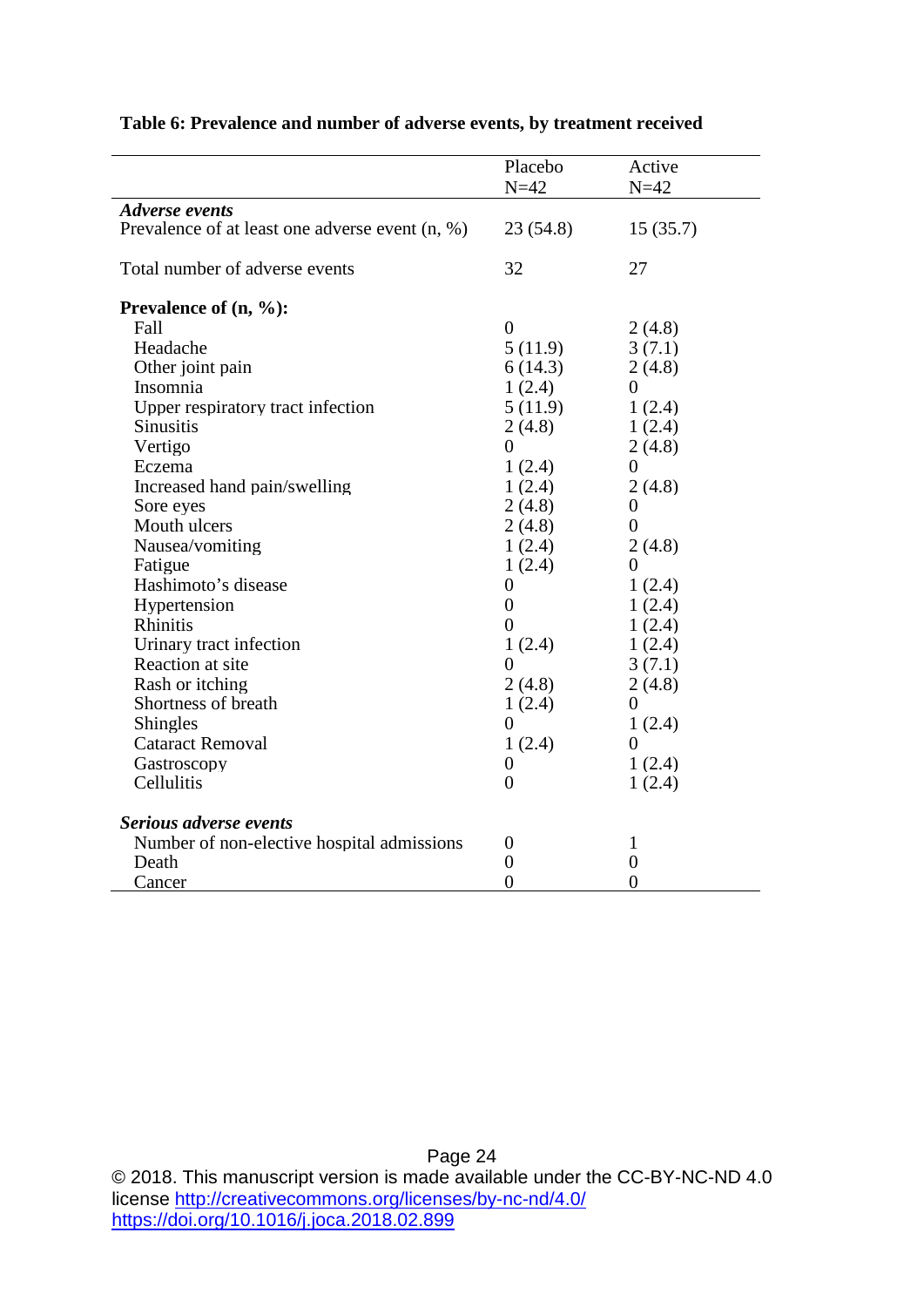# **ACKNOWLEDGEMENTS**

We are grateful to the participants who took part in this study. We thank Margaret Green and Kate Butorac for their role in data collection. This work has been presented as an oral presentation at the 2017 OARSI World Congress in Las Vegas, USA and at the World Congress on Osteoporosis, Osteoarthritis and Musculoskeletal Disease in Florence, Italy.

# **FUNDING**

Funding was provided by AbbVie Pty Ltd. DA, LL and GJ are supported by National Health and Medical Research Council Fellowships. IKH is funded by grants from Extrastiftelsen. FP is funded by Arthritis Australia.

# **COMPETING INTERESTS**

This study was funded by AbbVie Pty Ltd. AbbVie was not involved in the implementation or data analysis of this study. GJ has participated in advisory boards, given talks and acted as a clinical investigator for AbbVie Pty Ltd. IKH has participated in one advisory board for AbbVie. NB is the registered copyright holder for the AUSCAN Index.

# **PROVENANCE AND PEER REVIEW**

Not commissioned; externally peer reviewed.

# **ETHICS APPROVAL AND REGISTRATION**

Southern Tasmanian Health and Medical Human Research Ethics Committee

The trial was registered on the Australian New Zealand Clinical Trials Registry: ACTRN12612000791831

# **PATIENT CONSENT**

Obtained.

Page 25 © 2018. This manuscript version is made available under the CC-BY-NC-ND 4.0 license<http://creativecommons.org/licenses/by-nc-nd/4.0/> <https://doi.org/10.1016/j.joca.2018.02.899>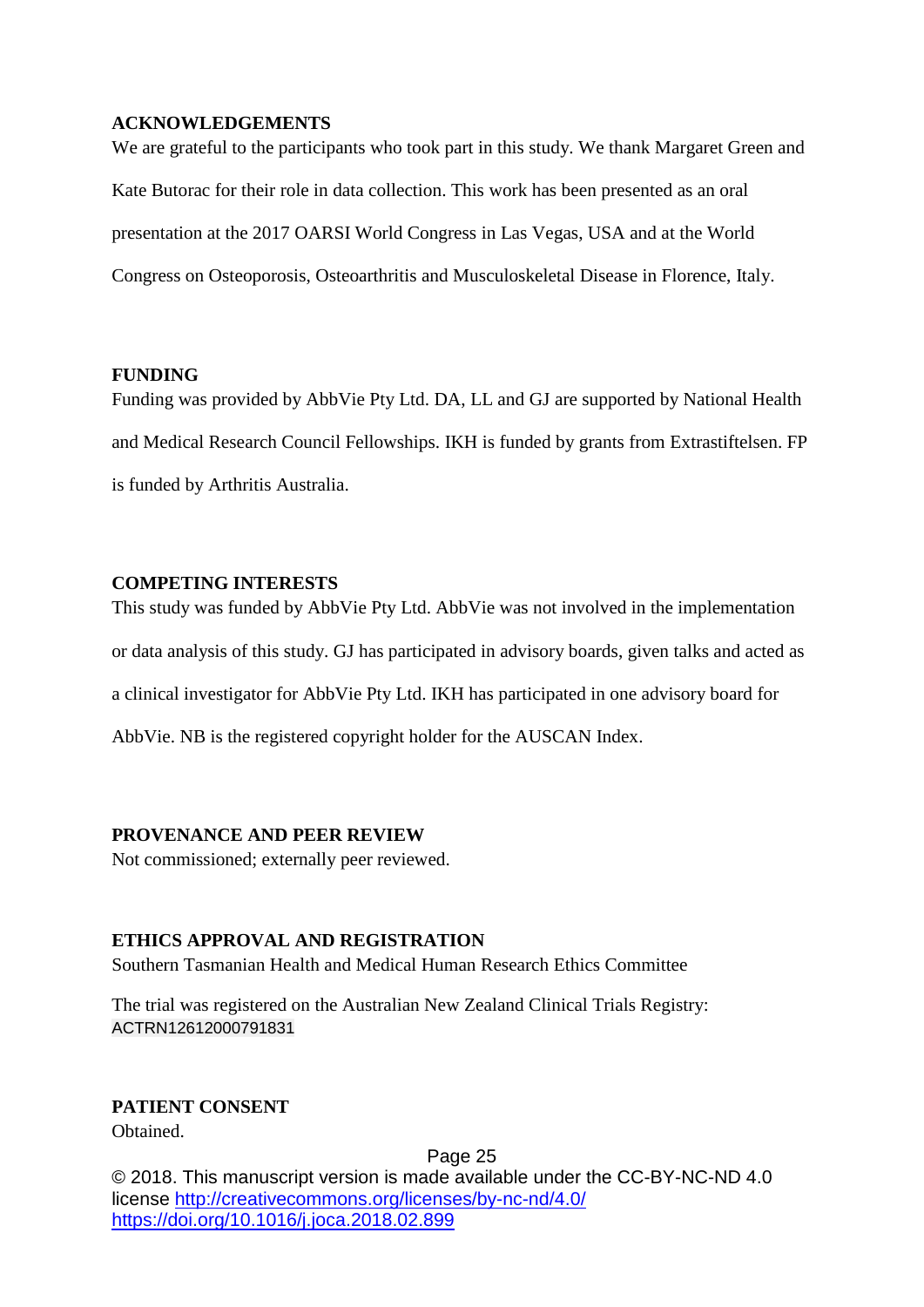# **AUTHORS ROLES/CONTRIBUTORS**

DA was responsible for data management and cleaning, carried out analysis and interpretation of data, prepared the initial manuscript draft, and completed manuscript revisions.

LL was responsible for randomisation, dispensing the medication, participated in analysis and interpretation of the data, and critically revised the manuscript.

FP participated in analysis and interpretation of the data, and critically revised the manuscript.

IKH was responsible for data collection, participated in analysis and interpretation of the data, and critically revised the manuscript.

PO advised the data analysis, participated in analysis and interpretation of the data, and critically revised the manuscript.

NB helped to design the study, participated in analysis and interpretation of the data, and critically revised the manuscript.

PB designed and carried out the study planning, participated in analysis and interpretation of the data, and critically revised the manuscript.

GJ designed and carried out the study planning, participated in analysis and interpretation of

the data, assisted with the initial manuscript draft,

and critically revised the manuscript.

All authors have approved the final manuscript. DA and GJ are the guarantors.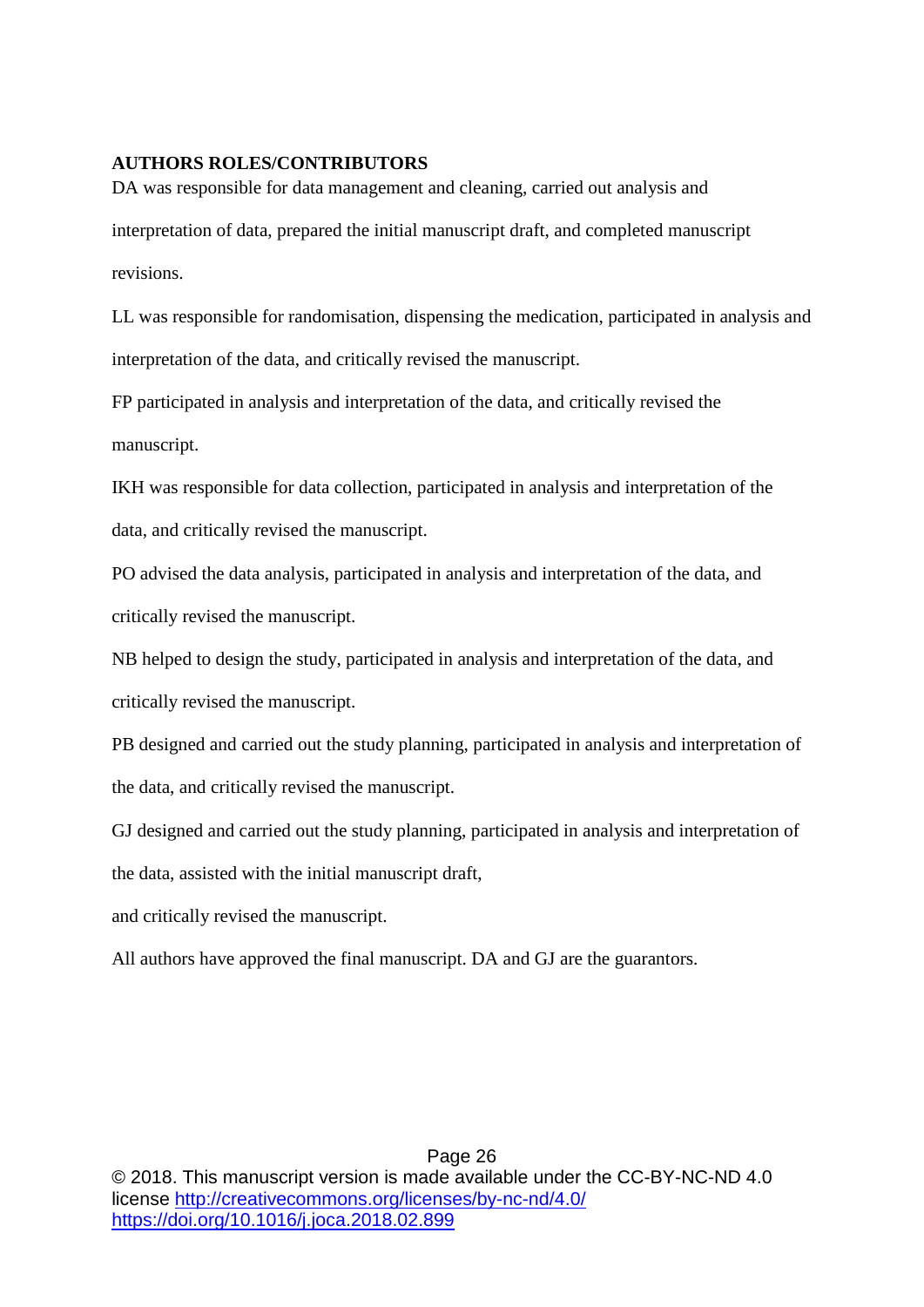# <span id="page-26-10"></span>**REFERENCE LIST**

<span id="page-26-0"></span>1. Haugen IK, Mathiessen A, Slatkowsky-Christensen B, Magnusson K, Boyesen P, Sesseng S, et al. Synovitis and radiographic progression in non-erosive and erosive hand osteoarthritis: is erosive hand osteoarthritis a separate inflammatory phenotype? Osteoarthritis Cartilage 2016;24:647-54.

<span id="page-26-1"></span>2. Greenspan A. Erosive osteoarthritis. Semin Musculoskelet Radiol 2003;7:155-9.

<span id="page-26-2"></span>3. Stannus OP, Jones G, Blizzard L, Cicuttini FM, Ding C. Associations between serum levels of inflammatory markers and change in knee pain over 5 years in older adults: a prospective cohort study. Ann Rheum Dis 2013;72:535-40.

<span id="page-26-3"></span>4. Stannus O, Jones G, Cicuttini F, Parameswaran V, Quinn S, Burgess J, et al. Circulating levels of IL-6 and TNF-alpha are associated with knee radiographic osteoarthritis and knee cartilage loss in older adults. Osteoarthritis Cartilage 2010;18:1441-7.

<span id="page-26-4"></span>5. Verbruggen G, Wittoek R, Vander Cruyssen B, Elewaut D. Tumour necrosis factor blockade for the treatment of erosive osteoarthritis of the interphalangeal finger joints: a double blind, randomised trial on structure modification. Ann Rheum Dis 2012;71:891-8.

<span id="page-26-5"></span>6. Chevalier X, Ravaud P, Maheu E, Baron G, Rialland A, Vergnaud P, et al. Adalimumab in patients with hand osteoarthritis refractory to analgesics and NSAIDs: a randomised, multicentre, double-blind, placebo-controlled trial. Ann Rheum Dis 2015;74:1697-705.

<span id="page-26-11"></span>7. Magnano MD, Chakravarty EF, Broudy C, Chung L, Kelman A, Hillygus J, et al. A pilot study of tumor necrosis factor inhibition in erosive/inflammatory osteoarthritis of the hands. J Rheumatol 2007;34:1323-7.

8. Guler-Yuksel M, Allaart CF, Watt I, Goekoop-Ruiterman YP, de Vries-Bouwstra JK, van Schaardenburg D, et al. Treatment with TNF-alpha inhibitor infliximab might reduce hand osteoarthritis in patients with rheumatoid arthritis. Osteoarthritis Cartilage 2010;18:1256-62.

<span id="page-26-6"></span>9. Li T, Yu T, Hawkins BS, Dickersin K. Design, Analysis, and Reporting of Crossover Trials for Inclusion in a Meta-Analysis. PLoS One 2015;10:e0133023.

<span id="page-26-7"></span>10. Altman RD, Hochberg M, Murphy WA, Jr., Wolfe F, Lequesne M. Atlas of individual radiographic features in osteoarthritis. Osteoarthritis Cartilage 1995;3:3-70.

<span id="page-26-8"></span>11. Haugen IK, Eshed I, Gandjbakhch F, Foltz V, Ostergaard M, Boyesen P, et al. The Longitudinal Reliability and Responsiveness of the OMERACT Hand Osteoarthritis Magnetic Resonance Imaging Scoring System (HOAMRIS). J Rheumatol 2015;42:2486-91.

<span id="page-26-9"></span>12. Jones G, Cooley HM, Bellamy N. A cross-sectional study of the association between Heberden's nodes, radiographic osteoarthritis of the hands, grip strength, disability and pain. Osteoarthritis Cartilage 2001;9:606-11.

Page 27 © 2018. This manuscript version is made available under the CC-BY-NC-ND 4.0 license<http://creativecommons.org/licenses/by-nc-nd/4.0/> <https://doi.org/10.1016/j.joca.2018.02.899>